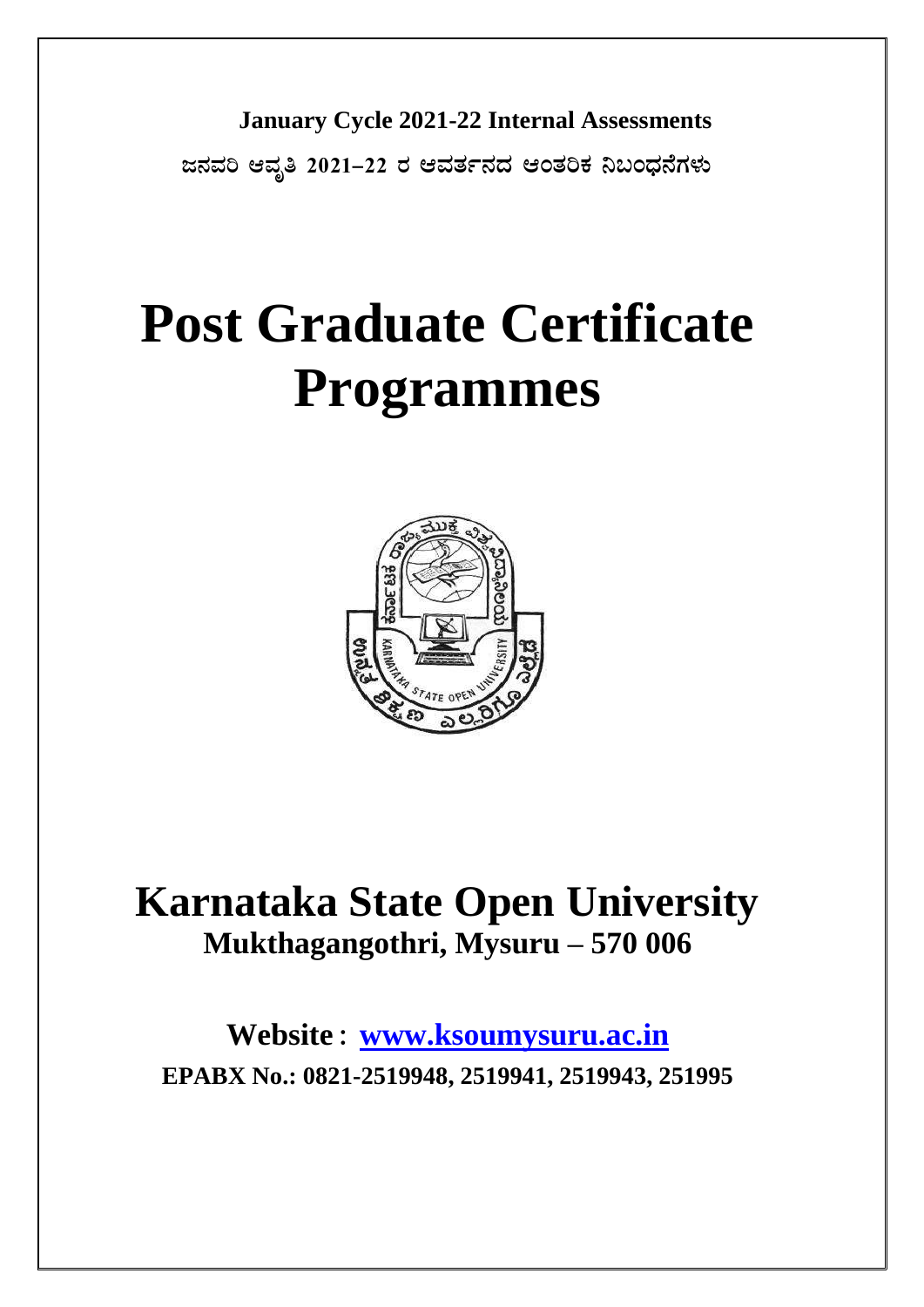# **Post Graduate Certificate January Cycle 2021-22 Assignments**

# **Guidelines :**

The evaluation covers both internal assessment and term end examination. In the case of the former, the University are created continuous assessment for which primarily assignment system is followed. Assignment is given hereunder on the basis of the syllabus prescribed by the University. The questions relating to assignment are designed keeping in view the term end examination. Term end examination will be conducted at the end of the year of study as per calendar of events.

The continuous assessment comprises of assignment, seminar, test, field work etc., Presently, the assignment is taken up, and its information are as follows.

- Two questions are given under each course. Both the questions one compulsorily.
- Each question carries **10** marks.
- The students are hereby instructed to answer the questions by referring the text books, SLM, journals and others.
- Only hand written assignments are considered. The typed material or computer printouts are not considered under any circumstances.
- In case the study material is replicated in the assignments, they will be not considered for valuation.
- Write assignment of each course separately, using A4 Sheet.
- The students shall indicate their name, roll number, course, mobile number without fail.
- Keep the assignments in a single cover and super scribe it as Assignments for ……………….. (**Programme** Name).
- Graduation Based Diploma students shall submit the assignment to their respective Departments. Address to send the assignments-The **Chairman (Concerned Department) Karnataka State Open University Mysuru-570006**. **(Post Graduate Diploma Students should not submit the assignments to any other Regional Centres)**

The students may feel free to contact any faculty member either in person or over phone. The contact numbers will be available in prospectus/website.

# **Important date for Submission of the Assignment**

| Sl<br>No. | <b>Assignment Number</b> | <b>Last Date of</b><br><b>Submission</b> |
|-----------|--------------------------|------------------------------------------|
|           | Assignment               | $30 - 07 - 2022$                         |

**Dean (Academic)**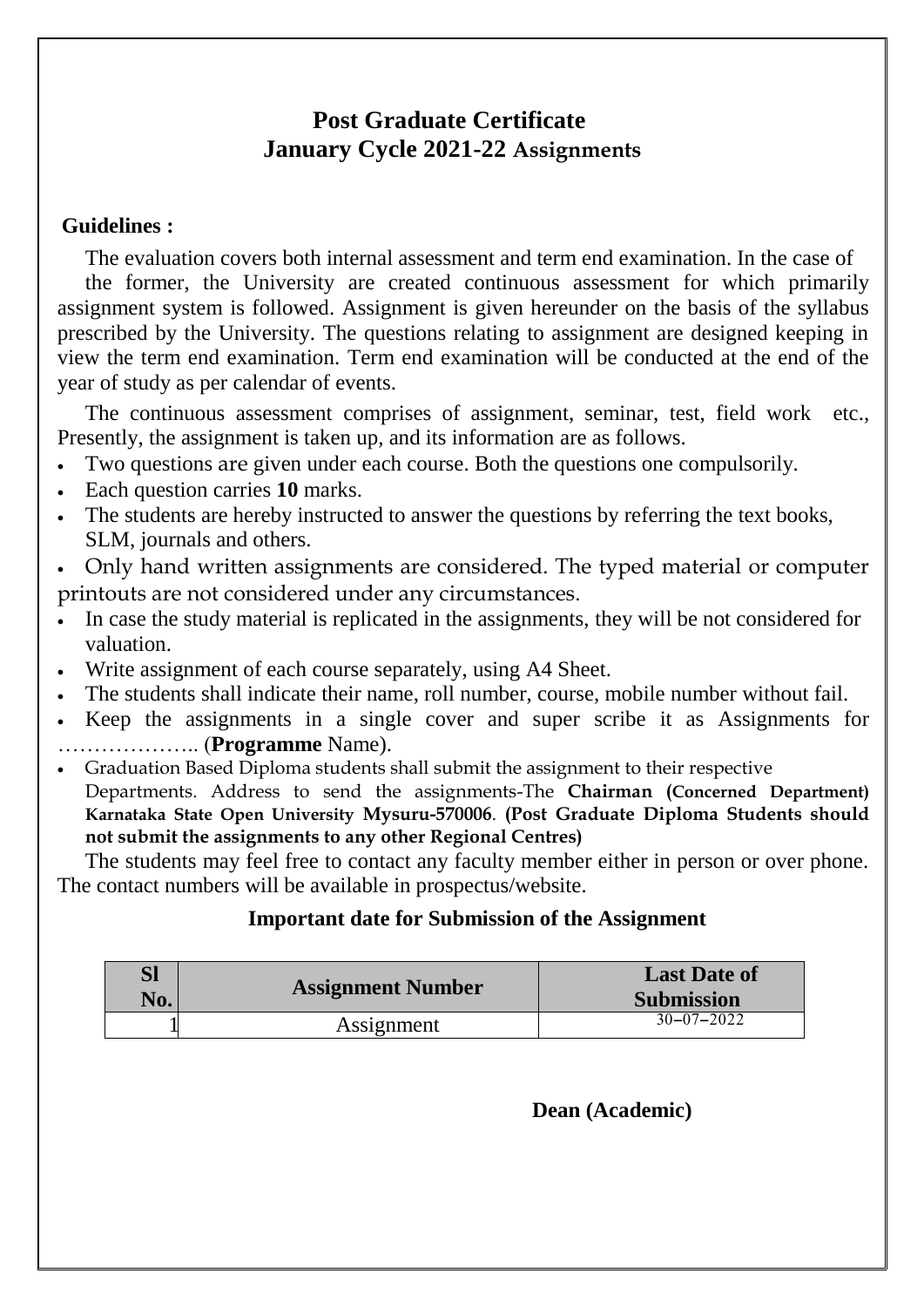# **DEPARTMENT OF ENGLISH INTERNAL ASSESSMENT QUESTIONS 2021-22 POST GRADUATION CERTIFICATE IN ENGLISH (PGCE)**

### **Note: Answer all questions from each course. Each question carries 10 marks.**

### **(Max.Marks.20)**

### **COURSE – I: POETRY**

- 1. How does John Milton glorify Shakespeare in "On Shakespeare"?
- 2. Discuss George Herbert's "The Gifts of God" as a devotional poem.

### **COURSE – II: DRAMA**

- 1. Consider *A Midsummer Night's Dream* as a romantic comedy.
- 2. Comment on the relationship between Nature and Man in *Riders to the Sea.*

### **COURSE – III: FICTION**

- 1. Examine Hardy's *The Return of the Native* as a provincial tragedy.
- 2. How does George Orwell present Russian revolution in *Animal Farm*?

### **COURSE-IV: PROSE**

- 1. Comment on the central argument in Hazlitt's "On Familiar Style".
- 2. Examine Anand's preoccupation with social problems in "The Barber's Trade Union".

### **COURSE-V: GROWTH OF THE ENGLISH LANGUAGE AND LITERARY CRITICISM**

- 1. Discuss English as part of the Indo-European family of languages.
- 2. Estimate the contribution of Shakespeare to the English Language.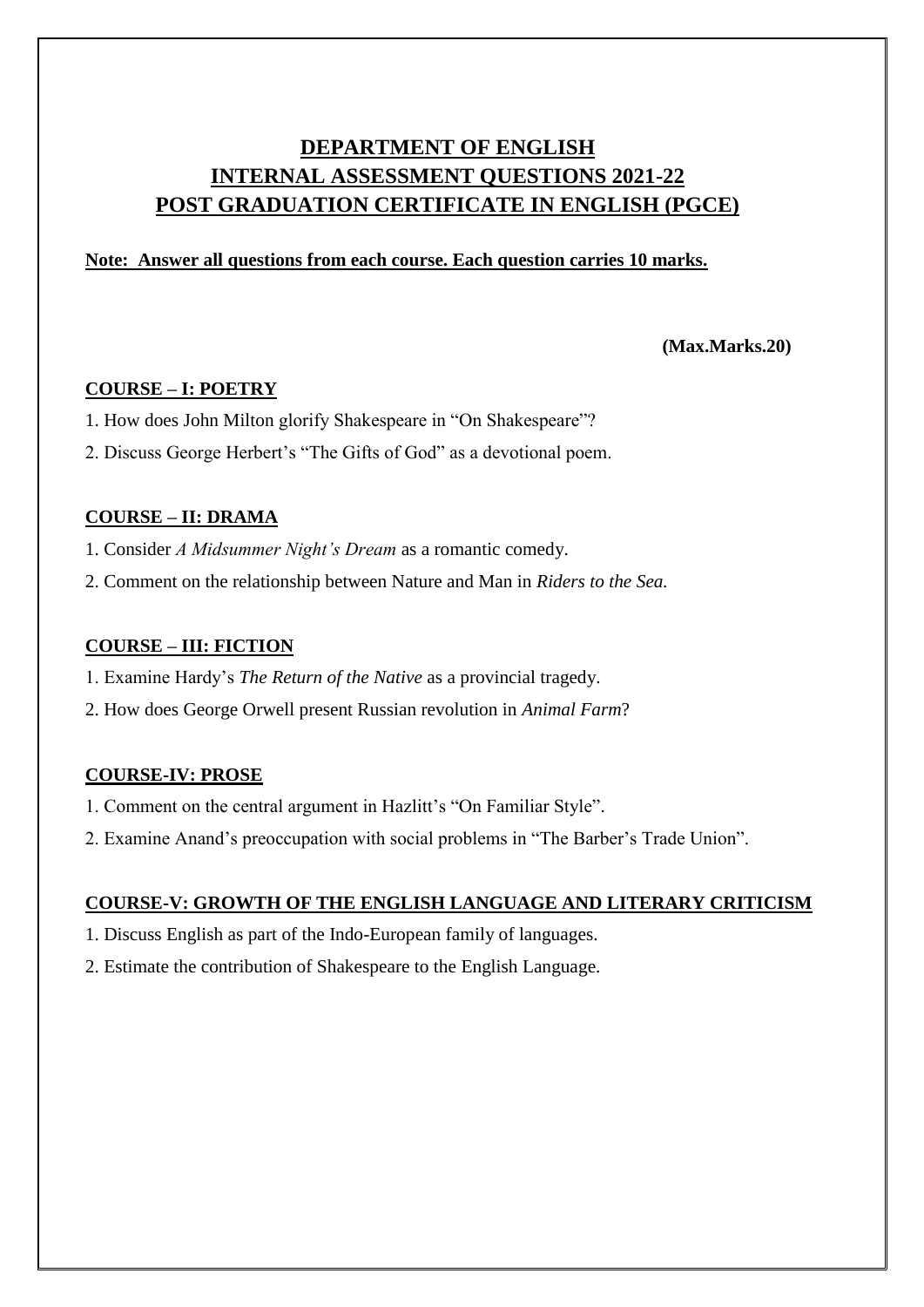# **DEPARTMENT OF ENGLISH INTERNAL ASSESSMENT QUESTIONS 2021-22**

# **POST GRADUATION CERTIFICATE IN COMMUNICATIVE ENGLISH**

# **Note: Answer all questions from each course. Each question carries 10 marks**.

**(Max. Marks: 20)**

# **COURSE – I: FUNDAMENTALS OF LANGUAGE - I**

1. What are 'Pronouns'? Define the different kinds of 'Pronouns' with examples.

2. Discuss the importance of 'Articles' in sentence formation with examples.

# **COURSE – II: FUNDAMENTALS OF LANGUAGE - II**

- 1. Explain the various Rules of Spelling.
- 2. Write a detailed note on "Voice' and 'Speech'.

# **COURSE – III: LANGUAGE – SPOKEN MODE**

1. What is 'Connected Discourse'? Explain giving examples of various kinds of sentence connectors.

2. Define 'Phonetics'. Discuss its different kinds with illustrations.

# **COURSE-IV: LANGUAGE – WRITTEN MODE**

1. What is a 'Resume'? What are the guidelines in drafting a good and effective resume?

2. Bring out the salient features of Memo writing.

# **COURSE-V: READINGS THROUGH LITERATURE**

- 1 What are the main concerns of Priestly in his essay, "Student Mobs".
- 2. Explain the scope of Print Media for writers.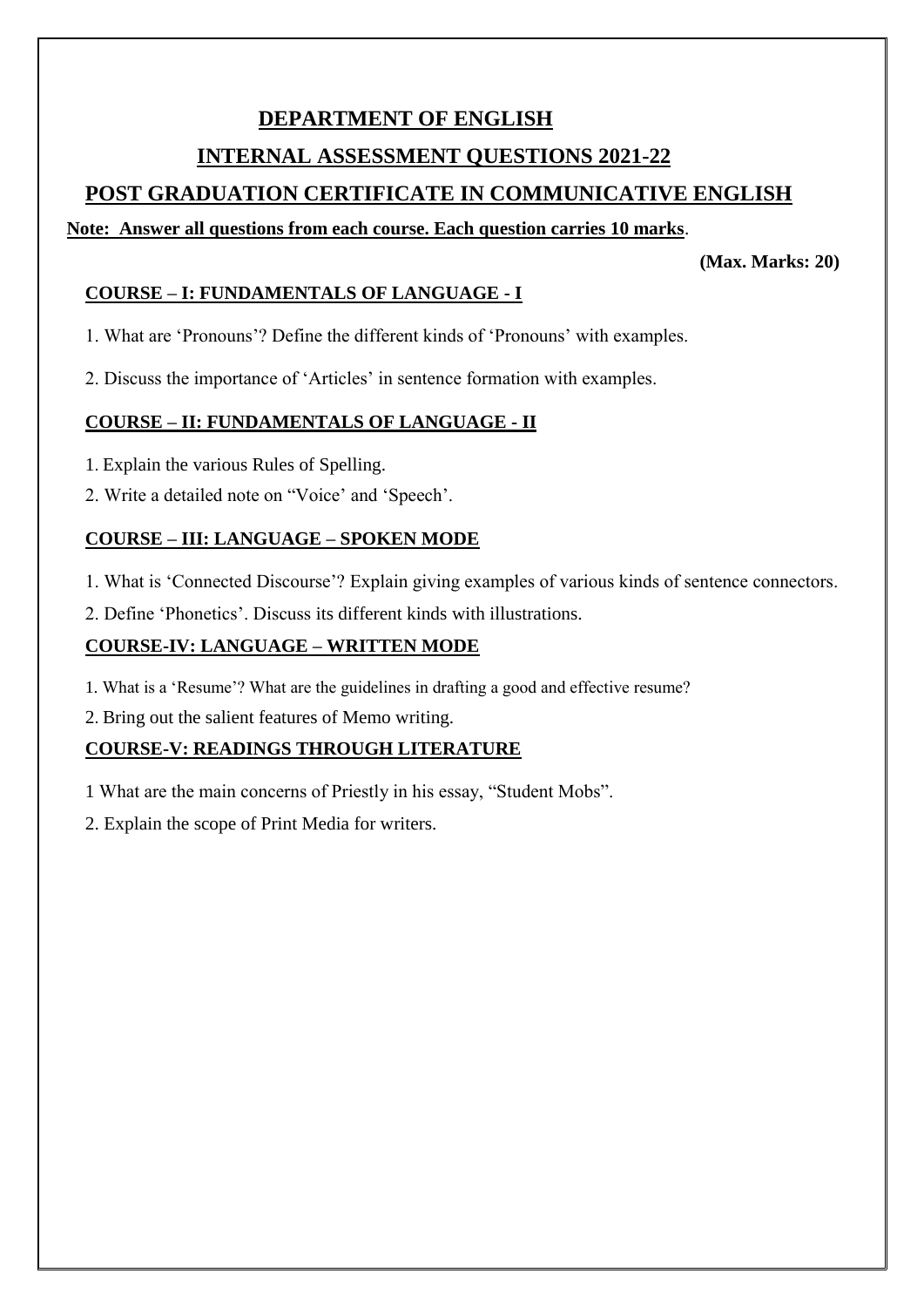# **DEPARTMENT OF MANAGEMENT Post Graduate Certificate in Marketing Management**

# **PGCMM**

### **-ASSIGNMENT: 2021-22**

*Note:- You are required to read the following instructions carefully before you answer.*

- 1. You should write your **Roll No., Name and Title of the course** at the beginning of your answer of each subject.
- 2. You should write the **assignment separately with regard** to each course.
- 3. You should write **two assignment questions** on each course.
- *4. You should not reproduce the answer as given in the study material.*
- 5. Assignments without **Roll No.** and **Name** will be summarily rejected.
- *6. After writing the assignment, you should tag all the assignments together, put themin cover, and send it to the address given below.*
- **7.** Assignment cover should be superscripted by **"Assignments of PGCMM-2021-22 (July Cycle), and write your Name and Roll number Legibly.**
- **8.** Your assignment should reach to: **CHAIRMAN,**

*DOS in Management, Karnataka State Open University, Mukthagangotri, Mysore-570006.*

- **9.** The assignments received after the last date will be summarily rejected.
- *10. You are required to submit Assignments on or before 31-03-2022 without fail.*

\* \* \* \* \* \*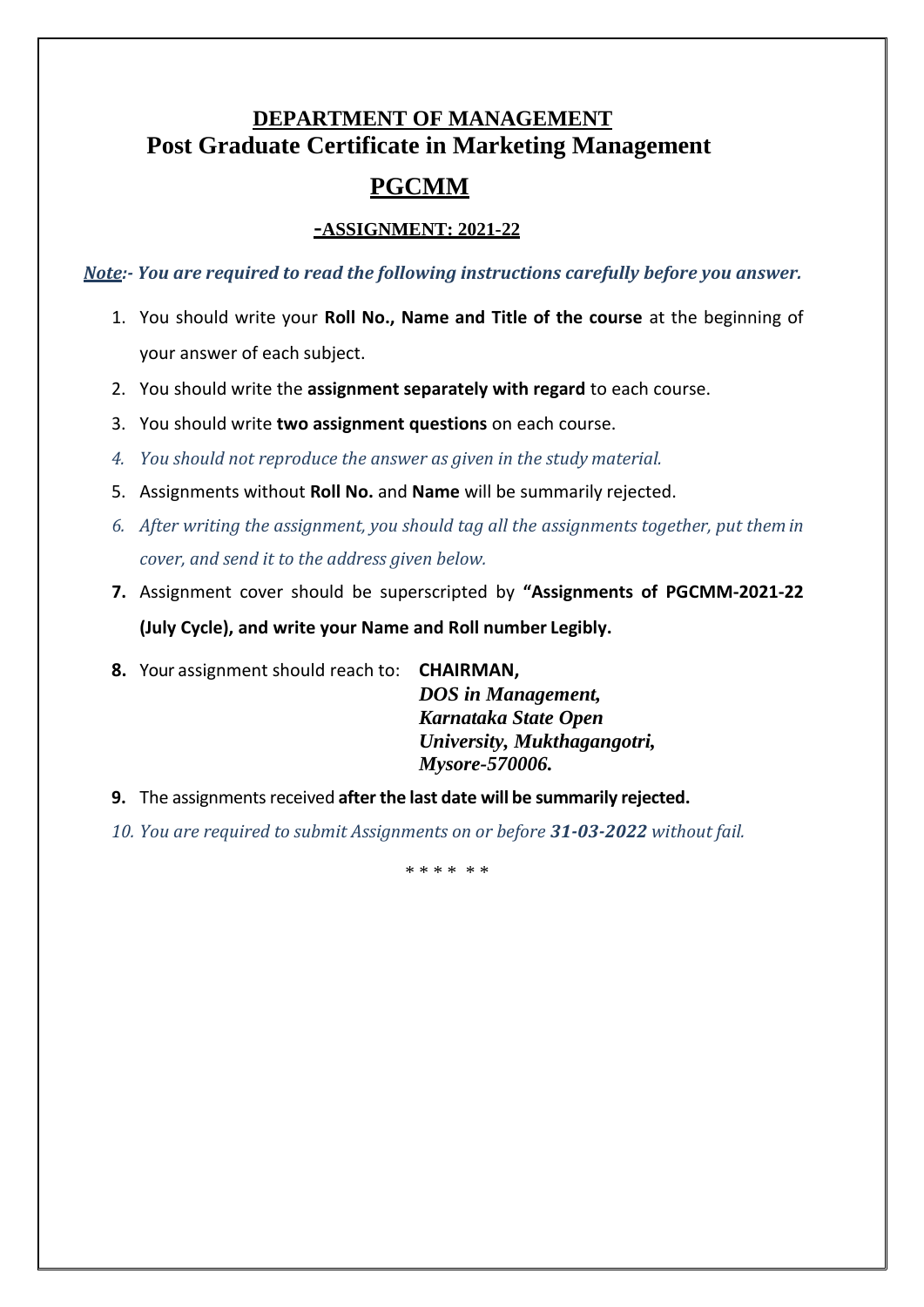# **DEPARTMENT OF MANAGEMENT POST GRADUATE CERTIFICATE IN MARKETING MANAGEMENT (PGCMM) ASSIGNMENT QUESTIONS**

*Answer TWO questions from each Course, each question carries 10 marks.*

### **Course-I Marketing Management 10x2=20**

- 1. What is Consumer Behaviour? Explain the determinants of Consumer Behaviour.
- 2. Define Customer Relationship Management. Discuss the importance of Customer Relationship Management in Marketing Management.

### **Course-II Service Marketing 10x2=20**

- 1. Explain the concept of Service Value Chain.
- 2. Services contributes to significant part of Economy. Discuss.

### **Course-III Industrial Marketing 10x2=20**

- 1. Discuss the significance of Supply Chain in Industrial Marketing.
- 2. Take a company of your choice and identify the marketing strategy of them.

### **Course-IV Sales & Logistics Management 10x2=20**

- 1. What is Personal Selling? Critically examine the various theories of Personal Selling with examples.
- 2. What is Sales Quota? Explain various techniques of Sales Quota.

### **Course-V Advertising and Sales Promotion 10x2=20**

- 1. What are the various services offered by the advertising agency? Illustrate with example.
- 2. Discuss briefly about advertising research and advertising agencies in India.

### **Course-VI International Marketing 10x2=20**

- 1. Briefly explain challenges of International Marketing during Covid-19 pandemic.
- 2. Why Socio-cultured factors need to be considered in International Marketing? Explain.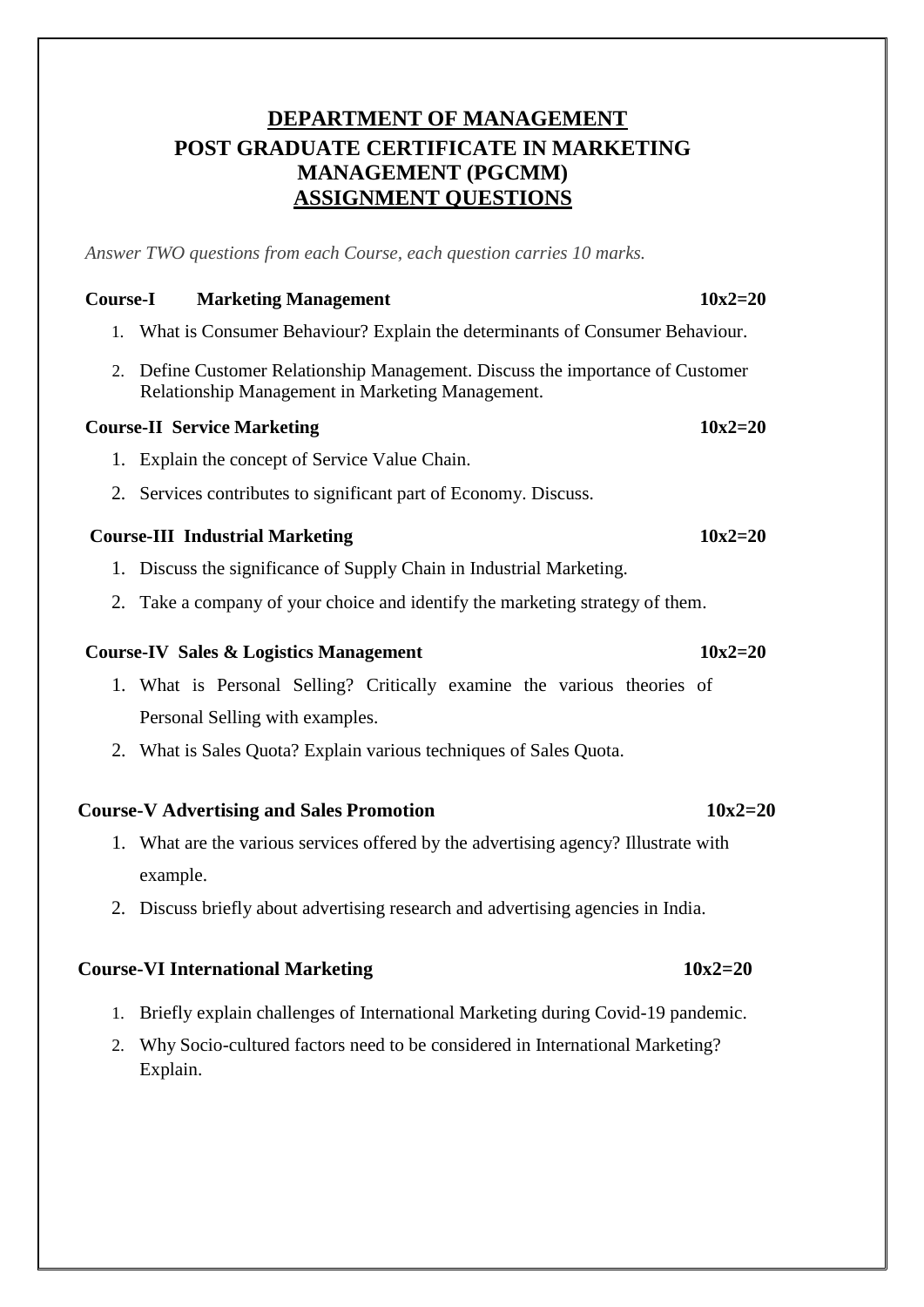# **DEPARTMENT OF MANAGEMENT POST GRADUATE CERTIFICATE IN HUMAN RESOURCE MANAGEMENT (PGCHRM) ASSIGNMENT QUESTIONS**

| Course-I       | <b>Management and Behavioral Process</b>                                                                         | $10x2 = 20$ |
|----------------|------------------------------------------------------------------------------------------------------------------|-------------|
| 1.<br>2.       | Discuss the various aspects involved in Decision Making.<br>Discuss in detail the emerging trends in Management. |             |
| Course-II      | Human Resource Management                                                                                        | $10x2 = 20$ |
| 1.             | Define HRM? Discuss its evolution in detail.                                                                     |             |
| $\overline{2}$ | Write a detailed note on Job Analysis, Job description and Job Specification.                                    |             |
| Course-III     | Management of Training & Development                                                                             | $10x2 = 20$ |
| 1.             | Discuss the pros and cons of various Audio-Visual Aids used for Training and<br>Development.                     |             |
|                | 2. Highlight the ingredients & Techniques of Management Development programmes.                                  |             |
| Course-IV      | <b>Management of Industrial Relations</b>                                                                        | $10x2 = 20$ |
| 1.             | Discuss the growth, registration $\&$ recognition of trade unions in India.                                      |             |
| 2.             | Discuss the mechanism for prevention and settlement of Industrial disputes.                                      |             |
| Course-V       | Labour Laws                                                                                                      | $10x2 = 20$ |
|                | 1. Highlight the provisions of Indian Constitution in relation to protection of Labour.                          |             |
|                | 2. Highlight the provisions of Payment of Wages Act 1936 and Payment of Bonus Act 1936.                          |             |
| Course-VI      | <b>International Human Resource Management</b>                                                                   | $10x2 = 20$ |
| 1.             | Discuss the issues and challenges involved with recruitment and Selection of Expatriates                         |             |
| 2.             | Highlight the causes for Expatriate failure and strategies for prevention of expatriate failure.                 |             |
|                |                                                                                                                  |             |
|                |                                                                                                                  |             |
|                |                                                                                                                  |             |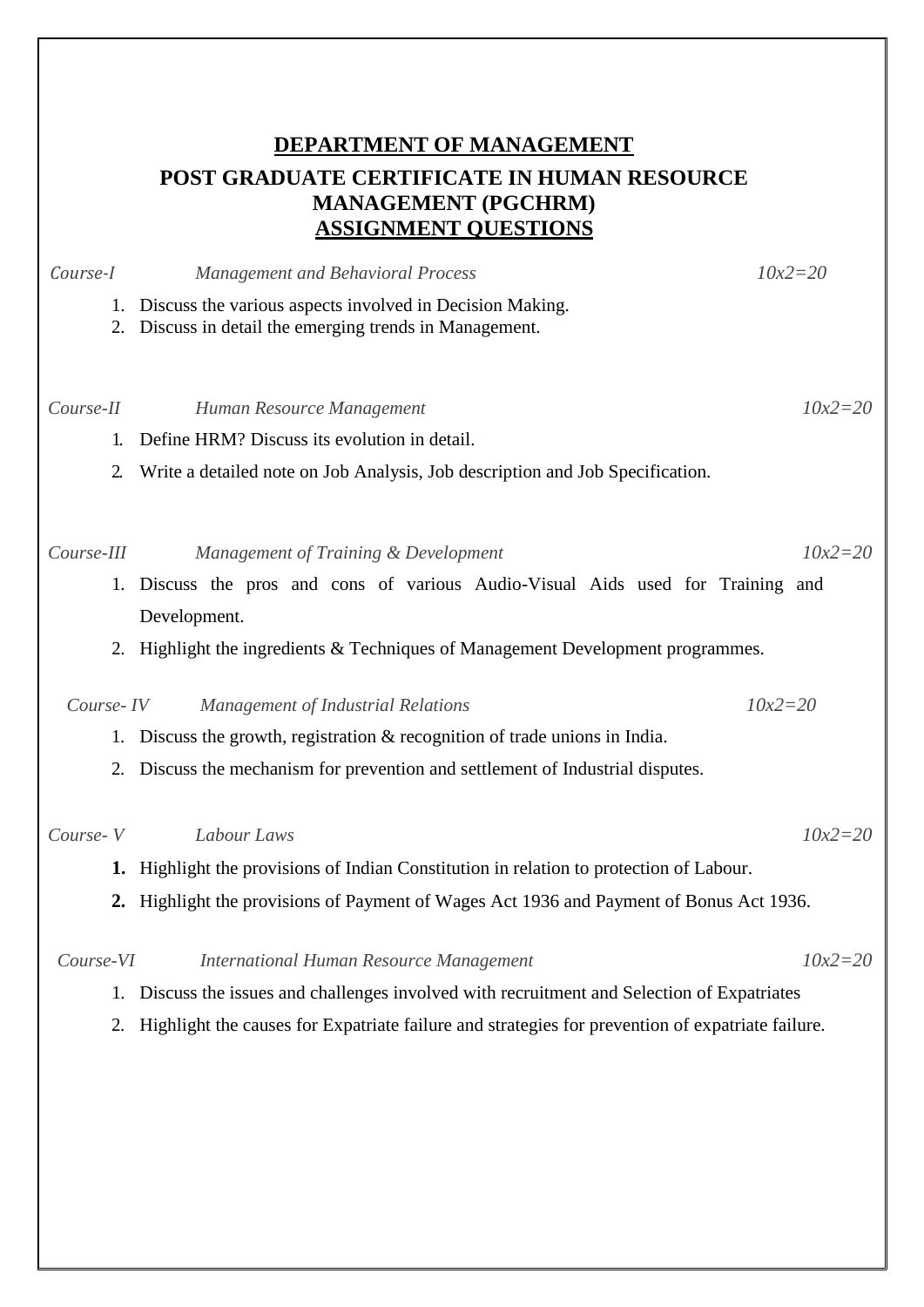# DEPARTMENT OF MANAGEMENT

# **POST GRADUATE CERTIFICATE IN BUSINESS ADMINISTRATION (PGCBA) ASSIGNMENT QUESTIONS**

*Answer TWO questions from each Course, each question carries 10 marks.*

|    | <b>Course-I Principles and Practice of Management</b>                                                                         | $10x2 = 20$ |
|----|-------------------------------------------------------------------------------------------------------------------------------|-------------|
| 1. | What is Planning? Explain the steps involved in Planning.                                                                     |             |
| 2. | Explain "Maslow's need Hierarchy Theory of Motivation".                                                                       |             |
|    | <b>Course-II Business Policy and Environment</b>                                                                              | $10x2 = 20$ |
|    | 1. What do you mean by Internal and External environment? Briefly discuss the external<br>components of business environment. |             |
|    | 2. What is SWOT analysis? Describe its importance.                                                                            |             |
|    | <b>Course-III Marketing Management.</b>                                                                                       | $10x2 = 20$ |
|    | 1. What is Product Life Cycle? Explain the different strategies used in various stages<br>of Product Life Cycle.              |             |
| 2. | What is meant by Branding of a product? Explain its importance for (Fast Moving<br>Consumer Products) FMCG products.          |             |
|    | <b>Course-IV Human Resource Management</b>                                                                                    | $10x2 = 20$ |
|    | 1. Explain Job description, Job specification and Job Analysis in detail.                                                     |             |
|    | 2. Explain the benefits of training to Employer and Employee.                                                                 |             |
|    | <b>Course-V: Accounting for Managers</b>                                                                                      | $10x2 = 20$ |
| 1. | From the following particulars taken out from the books of ABC& Co. You                                                       |             |
|    | are required to prepare Trading and Profit & Loss Account and Balance                                                         |             |
|    | Sheet as at December $31st$ , 2019.                                                                                           |             |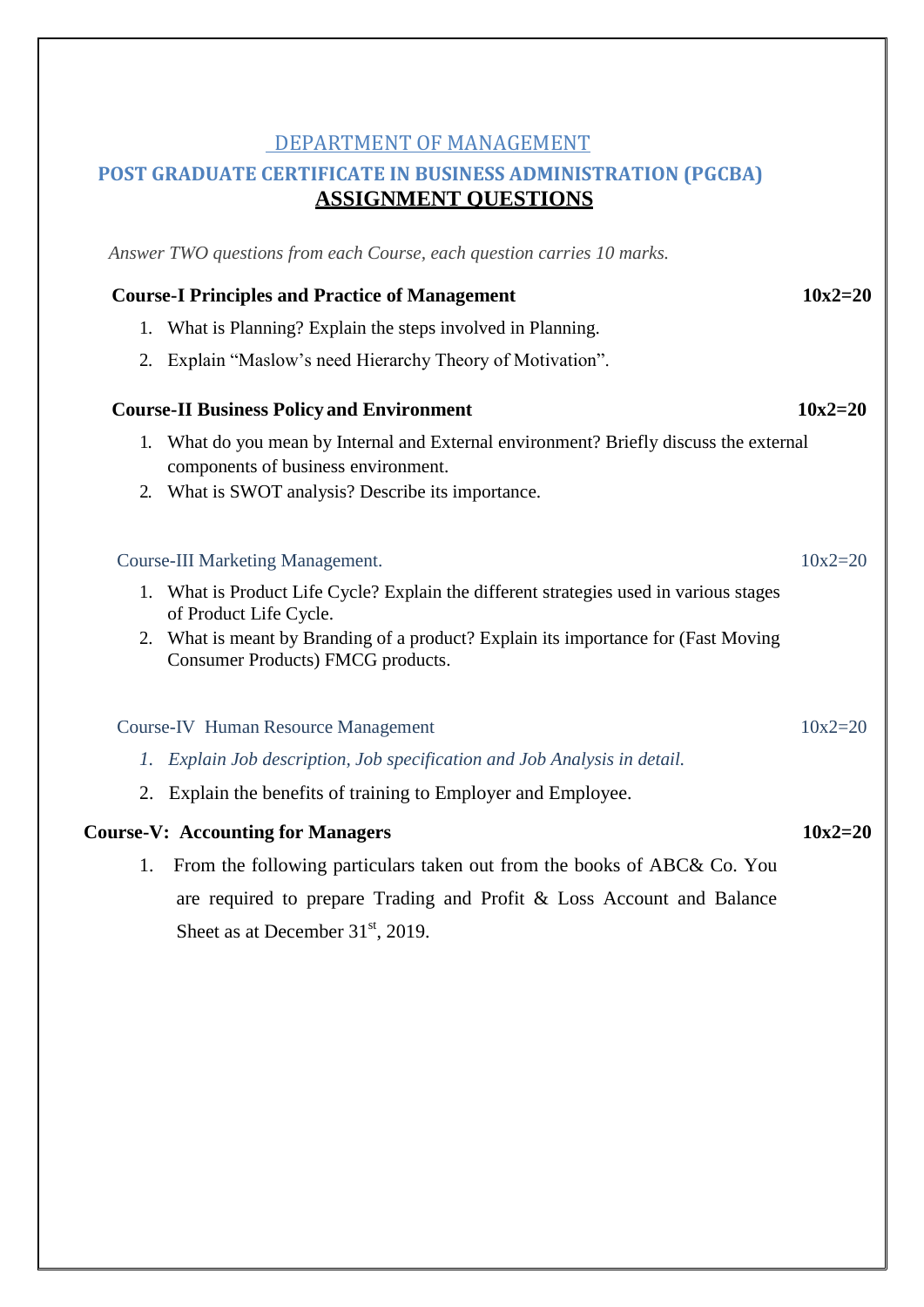| <b>Particulars</b>   | Amt      | <b>Particulars</b>                  | Amt    |
|----------------------|----------|-------------------------------------|--------|
| Sunday debtors       | Rs       | Insurance premium (paid on 1.10.19) | Rs.    |
|                      | 52,000   |                                     | 2,400  |
| Account payable      |          | Cash at bank                        |        |
|                      | 22,000   |                                     | 6,200  |
| Cash in hand         |          | Machinery                           |        |
|                      | 2,392    |                                     | 24,000 |
| Furniture            |          | Wages                               |        |
|                      | 3,500    |                                     | 23,600 |
| Motor Car            |          | General expenses                    |        |
|                      | 22,000   |                                     | 2,680  |
| Purchases            |          | Carriage inward                     |        |
|                      | 1,45,000 |                                     | 2,040  |
| <b>Sales</b>         |          | Carriage outward                    |        |
|                      | 2,92,000 |                                     | 1,630  |
| <b>Sales Return</b>  |          | Transportation in                   |        |
|                      | 2,600    |                                     | 6,430  |
| Salaries             |          | Owner equity                        |        |
|                      | 8,420    |                                     | 20,000 |
| <b>Opening Stock</b> |          | Drawing                             |        |
|                      | 11,400   |                                     | 8,000  |
| Motor Car            |          | Rent and taxes                      |        |
| expenses             | 3,600    |                                     | 3,600  |
| Equipment            |          |                                     |        |
|                      | 2,508    |                                     |        |

# **Adjustments**:

(a) Closing stock Rs. 35,000.

- (b) Provision for doubtful debts at 5% of sundry debtors
- (c) Depreciation furniture and machinery by 10%
- (d) Commission of Rs. 3,600 has been earned but not received till the closing of accounts
- 2. What is Budget? Explain the various types of Budget.

### **Course-VI: International Business Environment 10x2=20**

- 1. What is Globalization? Explain its advantages and disadvantages.
- 2. Outline the objectives and functions of World Trade Organization (WTO).

\* \* \* \* \* \*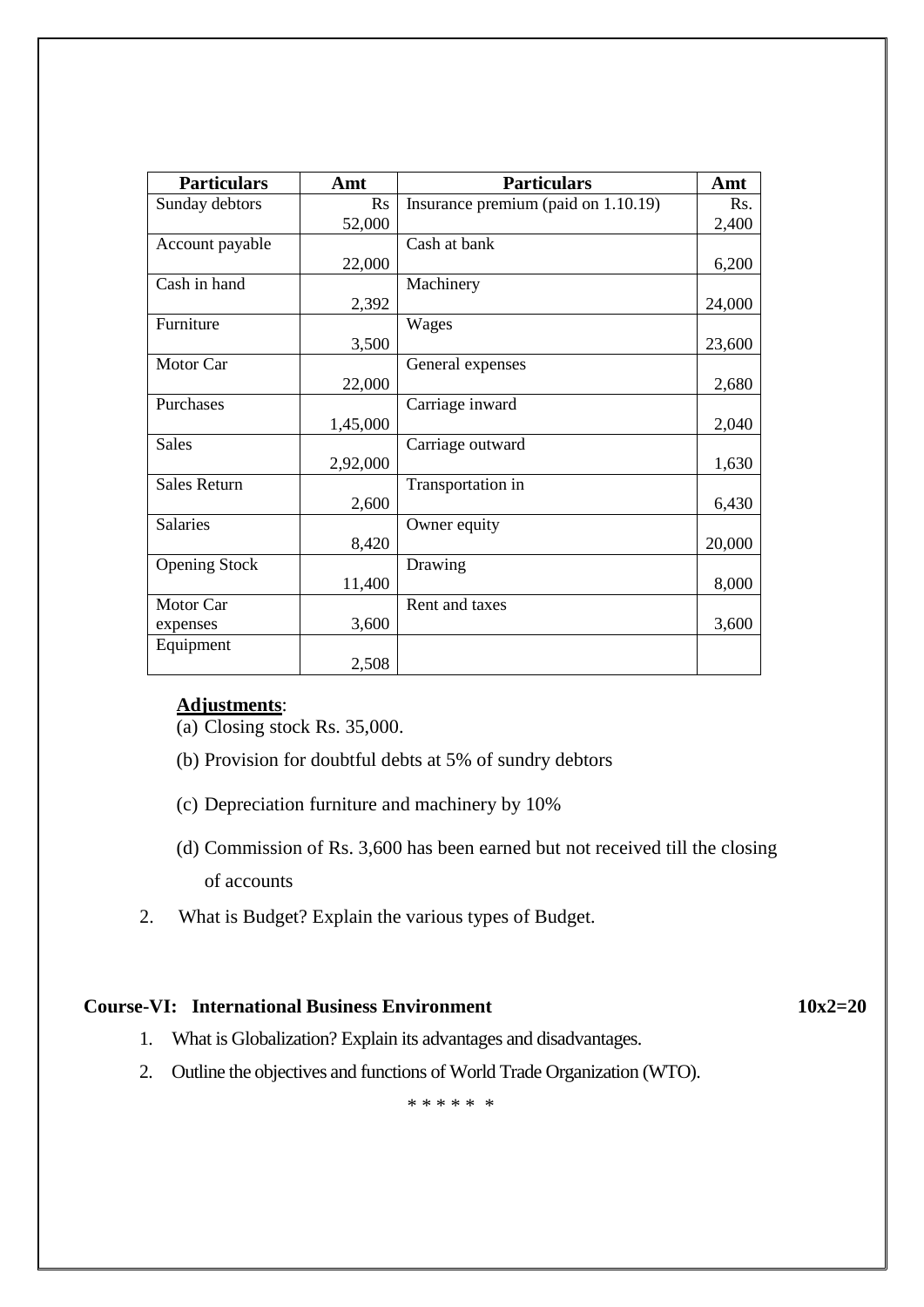# **ON INDIA GOVERNMENT SERVICE BOOK POST**

| To, |   |
|-----|---|
|     |   |
|     |   |
|     |   |
|     |   |
|     |   |
|     | . |
|     |   |

**FROM: THE CHAIRMAN** *Department of Studies & Research in Management* **Karnataka State Open University, Manasagangotri, Mysore-570006**

\*\*\*\*\*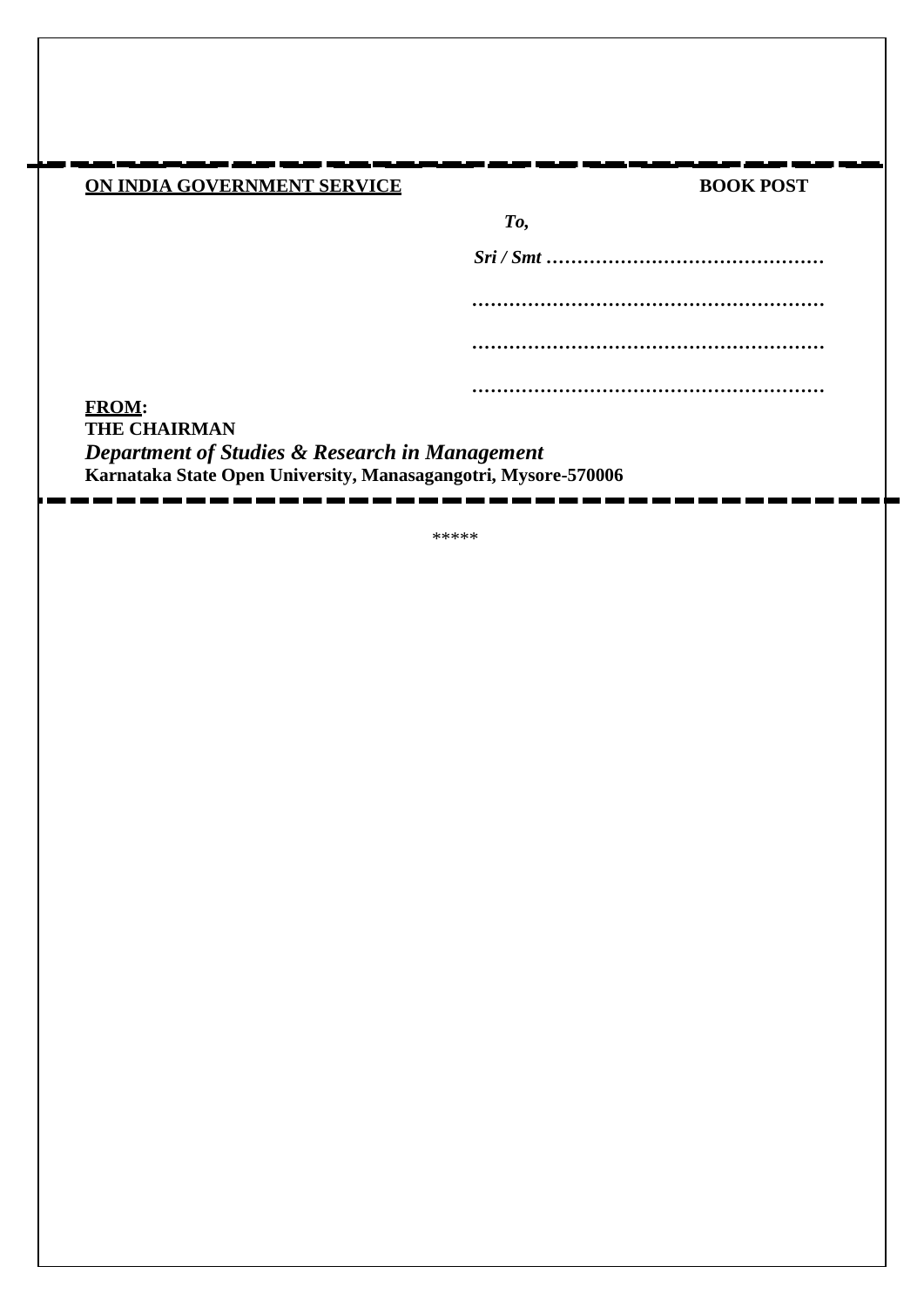# **DEPARTMENT OF COMMERCE**

# **Internal Assignment Questions: 2021-22 (January Cycle) Post-Graduation Certificate in Financial Management**

**Answer any two of the following questions. Each question carries 10 marks.**

 **(2X10=20)** 

### **COURSE – I**

### **PDF 35 FINANCIAL MANAGEMENT**

1. Discuss the assumptions and implications of Modigliani-Miller's [MM's] irrelevance theory of dividend.

2. The Hindustan Company is considering three alternative investment proposals. Using the information presented below. Compute.

- a) Payback Period
- b) Net Present Value
- c) Profitability Index
- d) Internal Rate of Return

|                              | M        | $\mathbf A$ | N        |
|------------------------------|----------|-------------|----------|
| Initial Outlay $(\bar{\xi})$ | 1,80,000 | 1,80,000    | 1,80,000 |
| (Net cash flows after tax)   | ₹        | ₹           | ₹        |
| $1st$ Year                   | $\theta$ | 45,000      | 45,000   |
| 2 <sup>nd</sup> Year         | 90,000   | 1,35,000    | 90,000   |
| $3rd$ Year                   | 90,000   | 45,000      | 1,35,000 |
| $4th$ Year                   | 45,000   | 90,000      | 2,25,000 |

The cost of capital is 12%. The Investment (Machinery) has a life of 4 years with no salvage value. The present value @ 12% is 0.893, 0.1797, 0.712 and 0.636 respectively.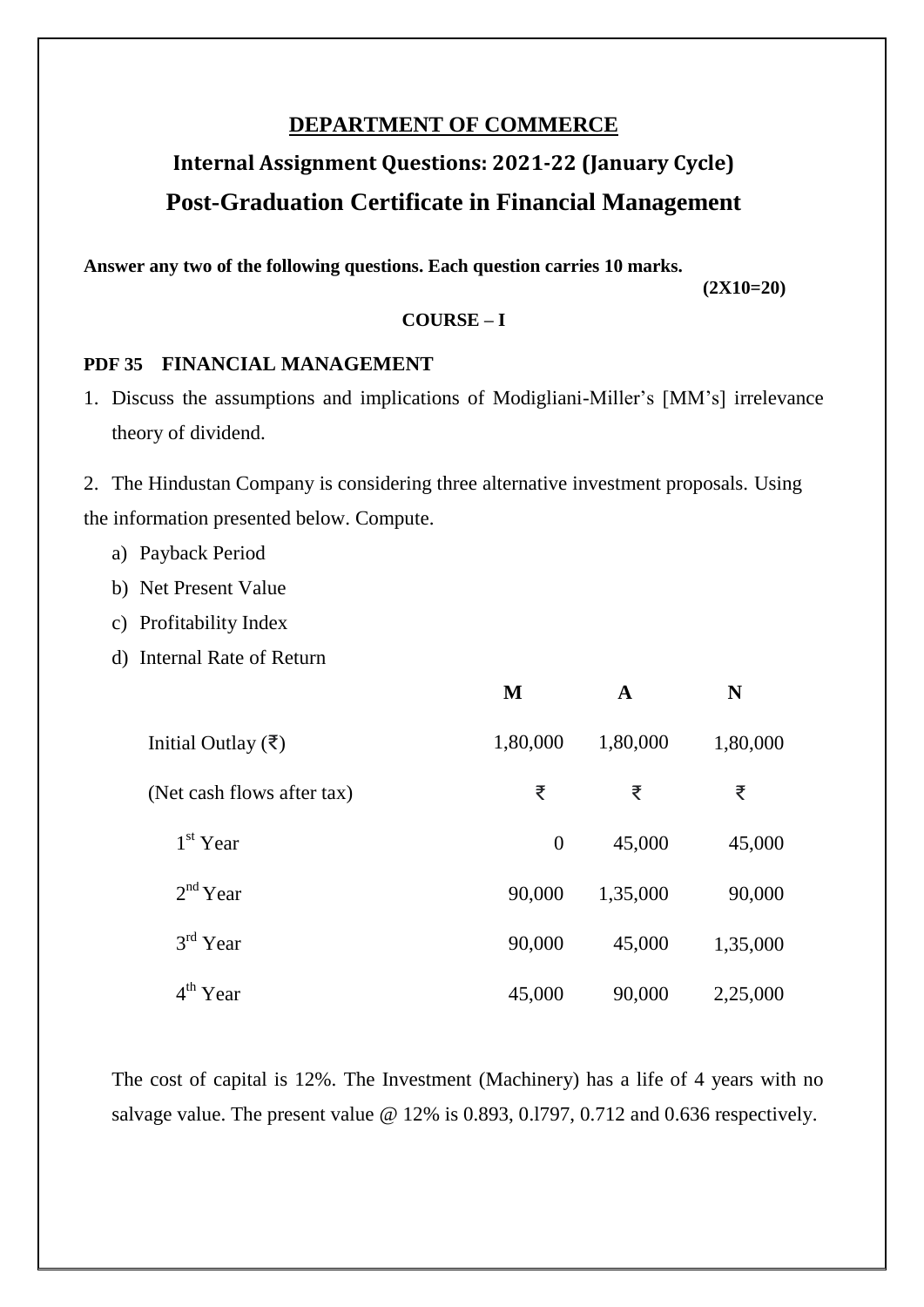3. What are financial decisions? Explain how profit maximization is different from wealth maximization.

4. A company needs ₹ 10,00,000 for the development of a new product. It would yield an annual operating profit of ₹ 2,40,000, where share price is ₹ 50. The company has the objective of maximising the earnings per share. Company is in the tax rate of 30 per cent. Funds can be raised at the following interest rates.

Debentures Upto ₹ 1,00,000 at 8 per cent

Debentures Over ₹ 1,00,000 to ₹ 5,00,000 at 12 per cent

Debentures Over ₹ 5,00,000 at 15 per cent

The company has developed three financing plans that are given below :

a) Raise ₹ 9,00,000 equity capital and ₹ 1,00,000 debt.

b) Raise ₹ 7,00,000 equity capital and ₹ 3,00,000 debt.

c) Raise ₹ 4,00,000 equity capital and ₹ 6,00,000 debt.

Calculate EPS for all the above financing plans and give the best plan based on Higher EPS.

### **COURSE – II**

### **PDF 36 SECURITY ANALYSIS AND PORTFOLIO MANAGEMENT**

- 1. Elucidate the role of financial derivatives in a developing country like India.
- 2. What do you mean by new issue market? Discuss the challenges faced by the new issue market in post financial crises.
- 3. "A group of panic investors play a dominant role in financial market" Justify.
- 4. From the following data, compute Expected Return and Expected Standard deviation for the security given below :

| <b>State of</b> | <b>Probability</b> | <b>Return</b> |
|-----------------|--------------------|---------------|
| <b>Economy</b>  |                    |               |
| Boom            | 0.3                | 12%           |
| Moderate        | 0.4                | 10%           |
| Recession       | 03                 | 8%            |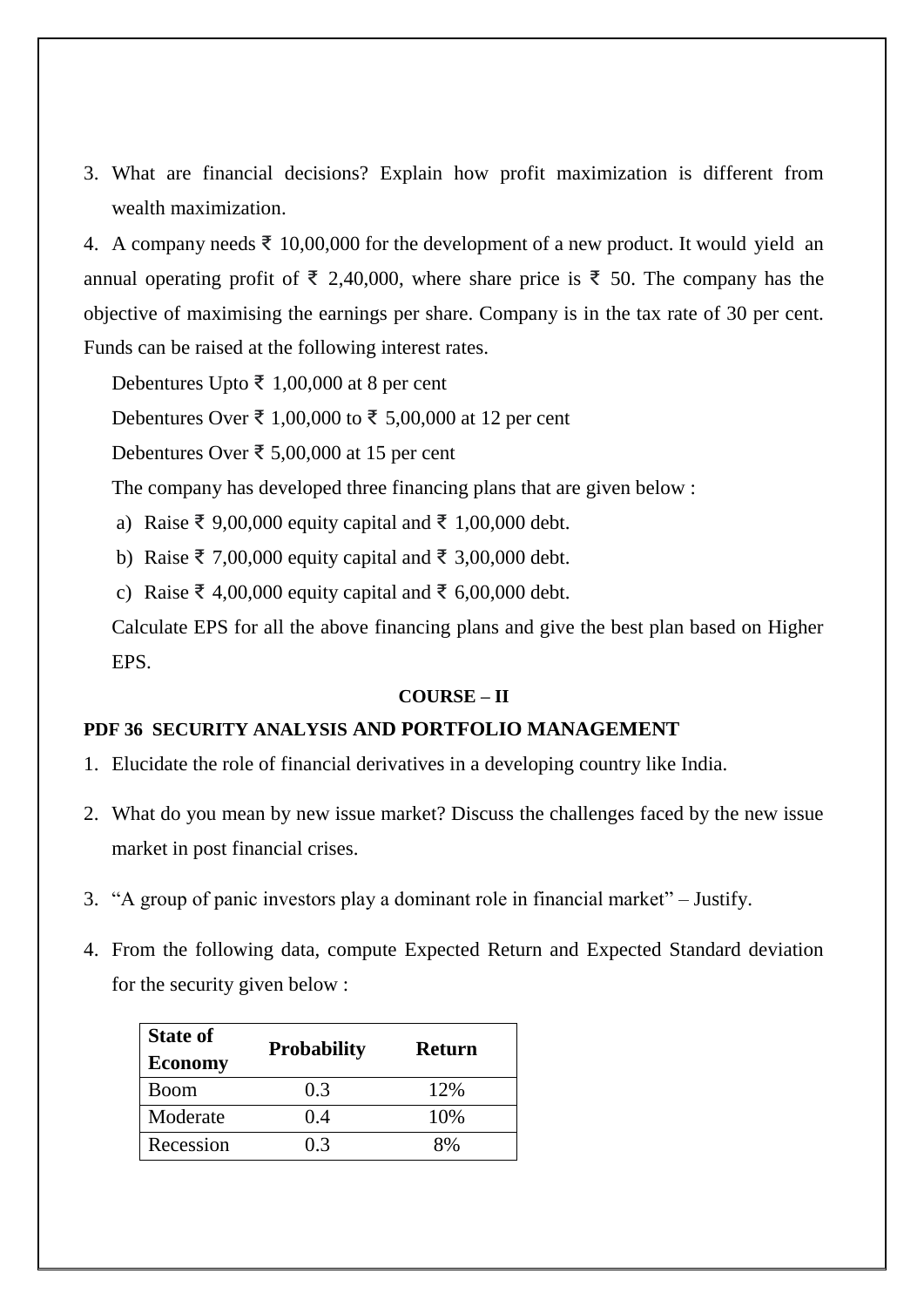### **COURSE – III**

### **PDF 37 DERIVATIVES**

- 1. Distinguish between Binomial and Black-Scholes options pricing model.
- 2. Discuss the impact of Covid 19 on derivatives market in India.
- 3. What are interest rate derivatives? Explain.
- 4. Consider an Eight year 12% coupon Bond with par value of ₹ 1,000 on which interest is payable semi-annually. Calculate the present value of Bond, if required rate of return is 14%.

### **COURSE – IV**

### **PDF 38 MANAGEMENT OF INFRASTRUCTURE FINANCE**

- 1. Describe the leading players in infrastructure projects and explain the risks involved in infrastructure projects.
- 2. Explain the evolution of private infrastructure projects in India.
- 3. Discuss the key issues considered by financial institutions while appraising a project for short term financing.
- 4. Discuss the scope and various avenues of infrastructure finance.

### **COURSE – V**

### **PDF 39 MERCHANT BANKING & FINANCIAL SERVICES**

- 1. What are money market instruments? Explain a few money market instruments popular in India.
- 2. Discuss the history and growth of financial services market in India.
- 3. Write a detailed note on book building process. How Book building is different from private placement. Elucidate.
- 4. Discuss the scope for merchant banking activities in India.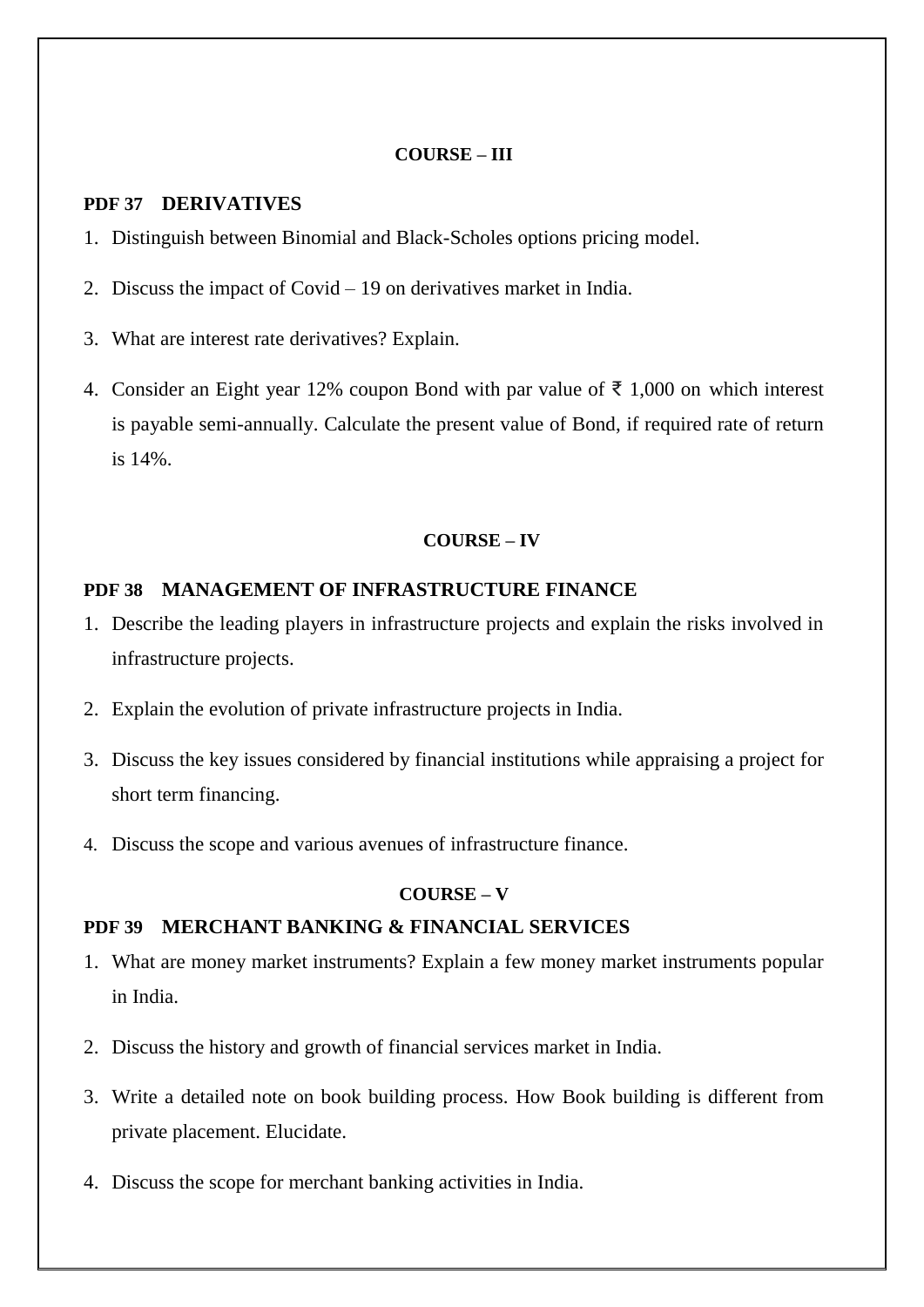### **COURSE – VI**

### **PDF 40 INTERNATIONAL FINANCIAL MANAGEMENT**

- 1. Explain the sources of International Long term Financing.
- 2. Find out
	- a) Balance of trade and
	- b) Balance of current account from the following.

|                                   | ₹     |
|-----------------------------------|-------|
| Inflow on account of services     | 550   |
| Outflow on account of services    | 450   |
| Outflow of dividend, royalty etc. | 600   |
| Inflow of dividend                | 330   |
| Export of goods                   | 5,500 |
| Import of goods                   | 6,500 |
| Remittances                       | 650   |

3. Explain the role of IMF and WTO in international finance and trade.

4. What is economic exposure? Discuss do you measure it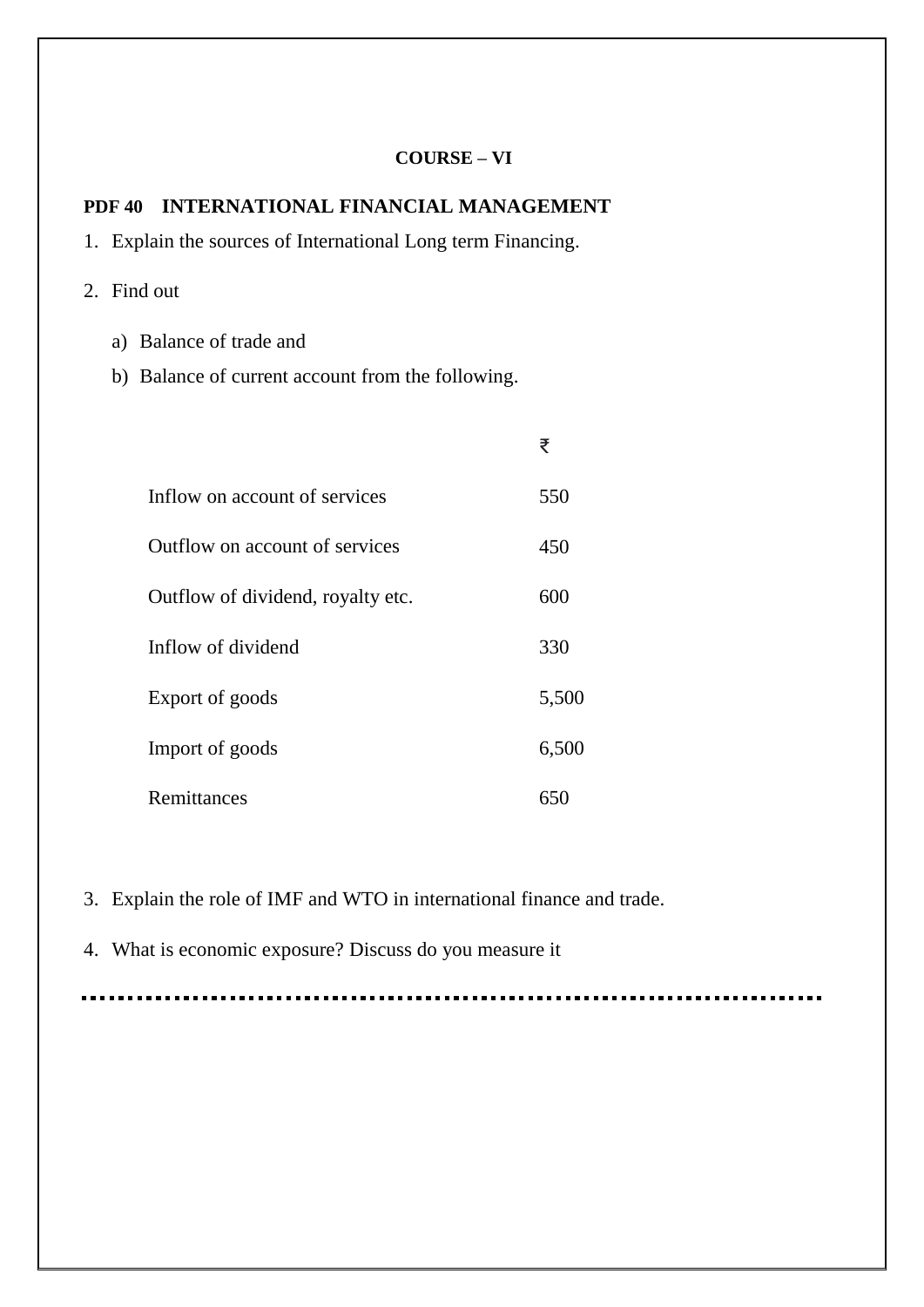# **DEPARTMENT OF FOOD AND NUTRITION** Post-GRADUATION CERTIFICATE IN NUTRITION AND DIETETICS

# **INTERNAL ASSIGNMENT QUESTIONS**

# **Answer all questions, each question carries 10 marks**

### **Course I: Principles of Human Nutrition**

- 1. Discuss vitamins required for Human body.
- 2. Write the functions and sources of protein in detail.

### **Course II: Food science and Quality Control**

- 1. Explain HACCP.
- 2. Write Toxicants and Contaminants.

### **Course III: Family Nutrition**

- 1. Explain the nutrients required for Pregnant woman.
- 2. Elaborate on Physiology of lactation.

### **Course IV: Dietetics**

- 1. Explain the objectives of diet therapy.
- 2. Describe the nutrition during chronic disorders.

### **Course V: Food Service Management**

- 1. Explain the Hygiene and sanitation in food service of Hospitals.
- 2. Describe the establishment of food service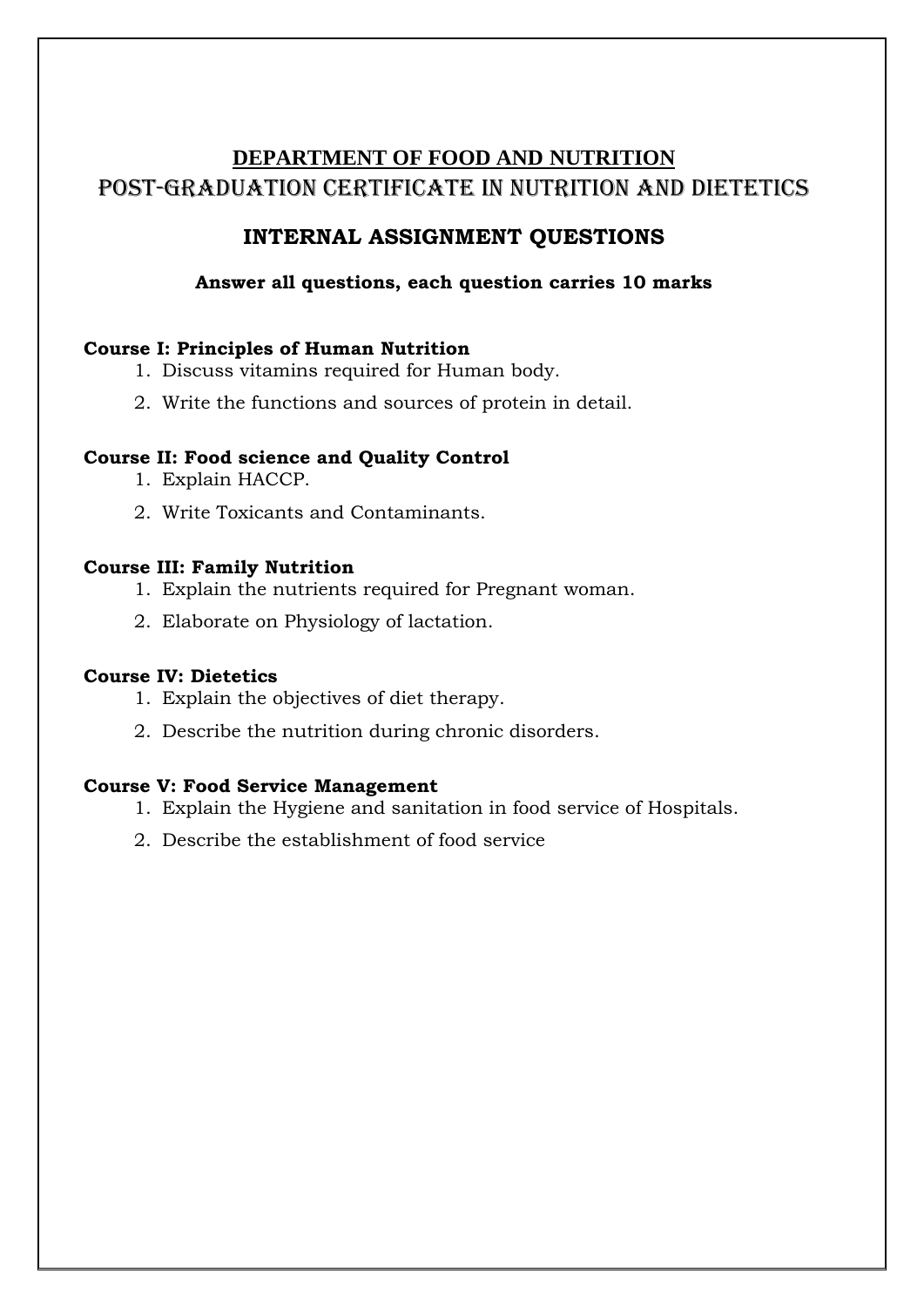# **DEPARTMENT OF POLITICAL SCIENCE**

# Post-GRADUATION CERTIFICATE in Business Law (GBCBL)

# **GBCBL -01 PUBLIC LAW**

### **NOTE:**

- 1. Answer Two questions on each of the course/ paper for 20 marks
- 2. Assignment shall be in one's own hand writing and be written on one side of A4 size sheet
- 3. Assignment shall be submitted before the due date specified by the University.
- 4. Assignment on each course/ paper shall be submitted separately.
- 5. On the facing sheet of the assignment write your name, Reg. No. and address
- 6. Using of plastic sheets/ spiral wire to bind the assignment is strictly prohibited
- 7. All the assignment shall be put in a single cover.
- 8. Assignment can be submitted either by post or personally to -

 **Dr. Janhavi S S** Assistant Professor Department of Studies and Research in Political Science Karnataka State Open University Mukthagangothri , Mysore-570 006.

# **Course –01 Public LAW**

# **Stage-1**  Answer any one question from First stage Max.Marks:10x1=10

1. Examine the significant and contents of preamble to the Indian Constitution.

OR

2. Explain the requirements of audi alterm partem.

# **Stage-2**

# **Answer any one question from second stage Max.Marks:10x1=10**

1. Discuss the nature and scope of Advisory Jurisdiction of the Supreme Court under Indian Constitution.

OR

2. Explain the origin and development of the concept of Human Rights.

# **Course –02 LAW OF PROPERTY**

### **Stage-1**

**Answer any one question from First stage Max.Marks:10x1=10**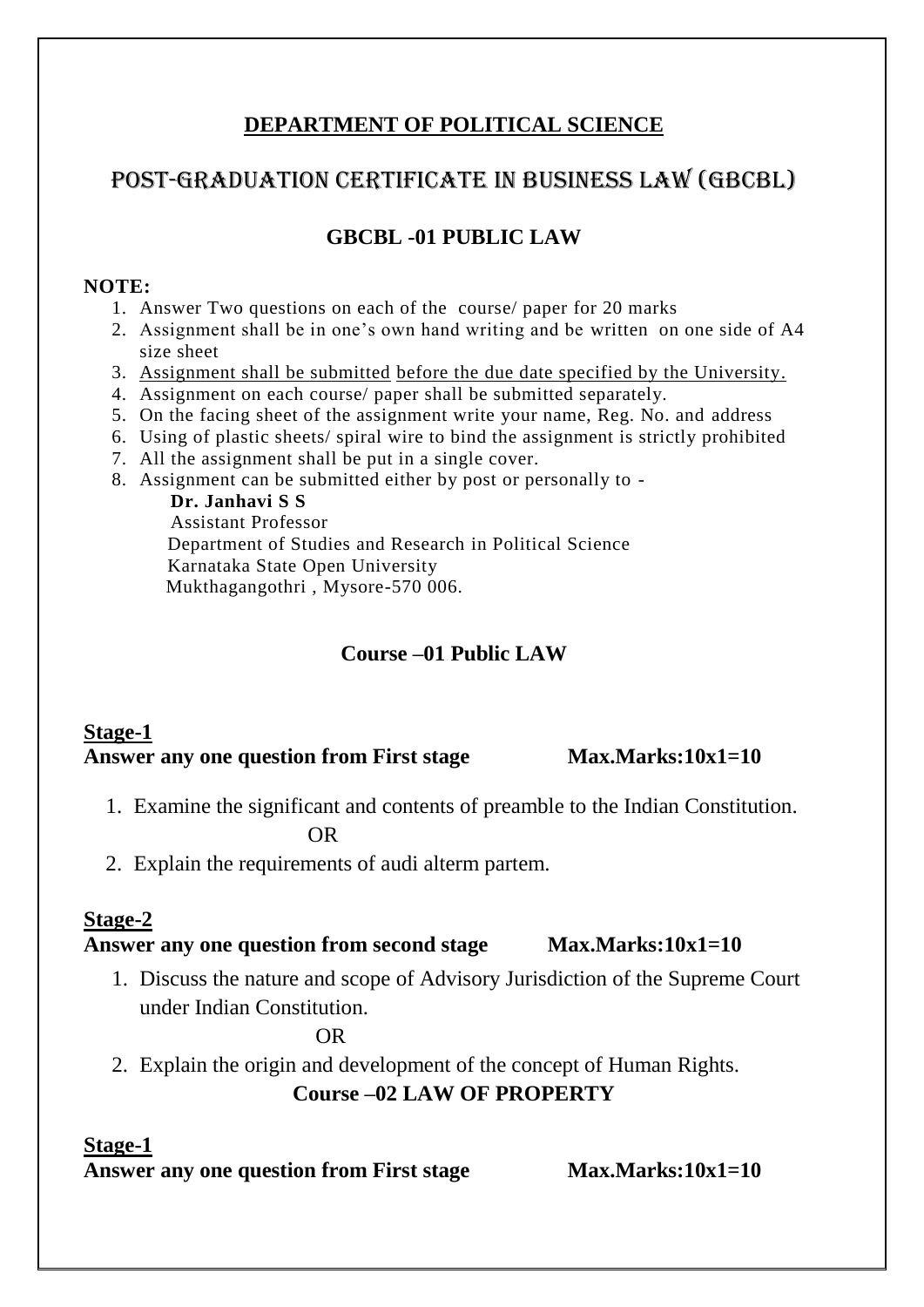- 1. What are the different kinds of property? On what basis they are classified. OR
- 2. Elucidat the development of the right to property in India from fundamental right to constitutional right.

# **Stage-2**

# **Answer any one question from second stage Max.Marks:10x1=10**

- 1. Explain the resettlement and rehabilitation in the context of land acquisition. OR
- 2. What are the different kinds of Mortgages? Explain.

# **Course –03 MERCANTILE LAW**

### **Stage-1 Answer any one question from First stage Max.Marks:10x1=10**

1. What are the requirements and pitfalls of mercantile Law? Explain.

OR

2. Explain the Law relating to offer and acceptance under the Indian Contract Act.

# **Stage-2**

# **Answer any one question from second stage Max.Marks:10x1=10**

1. Explain the remedies available to the aggrieved parties for breach of contract.

**OR** OF THE STATE OF THE STATE OF THE STATE OF THE STATE OF THE STATE OF THE STATE OF THE STATE OF THE STATE OF THE STATE OF THE STATE OF THE STATE OF THE STATE OF THE STATE OF THE STATE OF THE STATE OF THE STATE OF THE ST

2. Explain the concept of sustainable development.

# **Course –04 SERVICE LAW**

# **Stage-1**

# **Answer any one question from First stage Max.Marks:10x1=10**

1. Write note on (a) Recruitment, (b) Reservation, (c) Compassionate appointment

OR

2. Write the importance of seniority and promotion in Service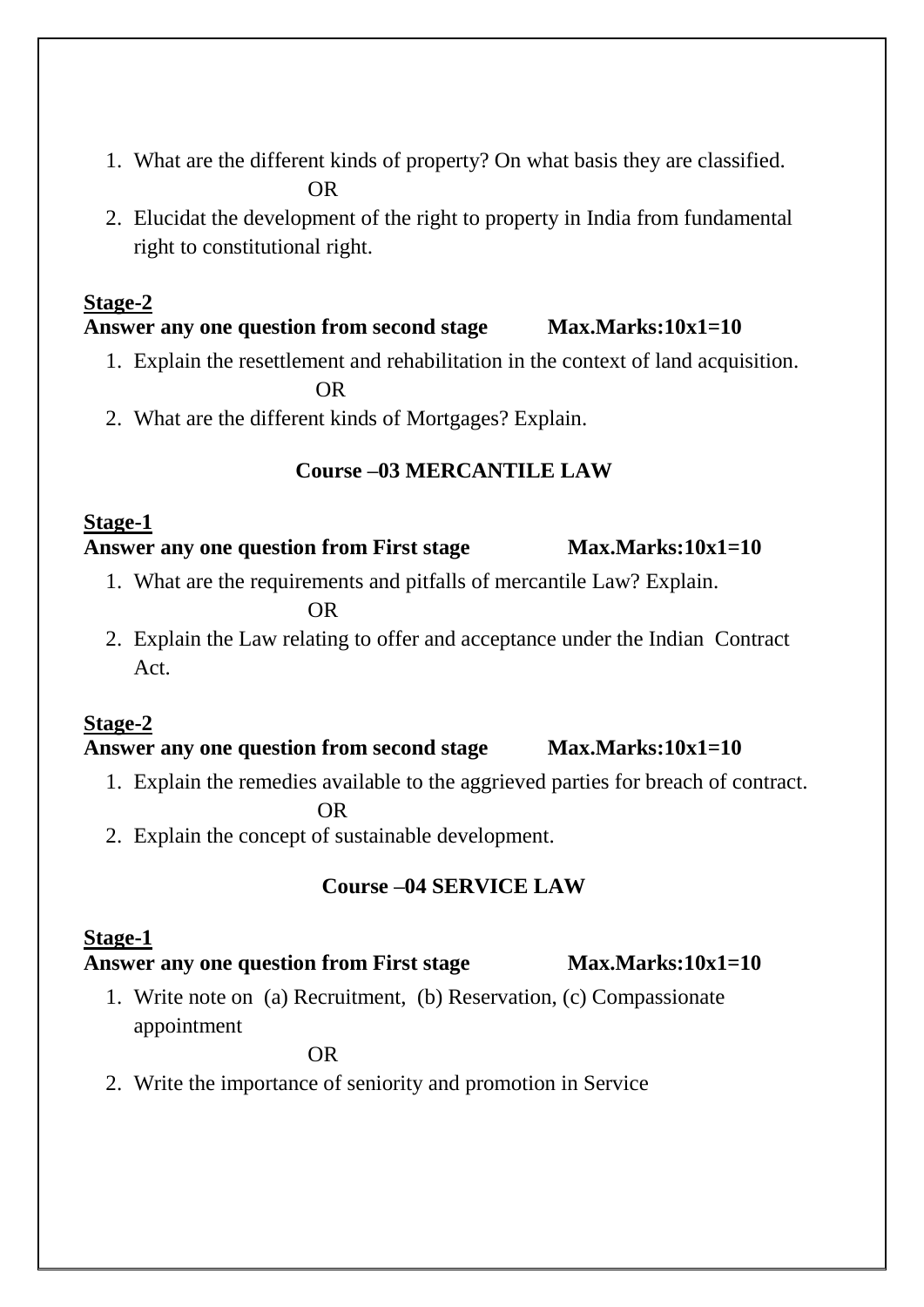# **Stage-2**

# **Answer any one question from second stage Max.Marks:10x1=10**

1. Discuss the provision provided under Articles 310 and 311 of the Indian Constitution.

OR

- 2. Write a note on.
	- a) Lay off
	- b) Retrenchment
	- c) Compulsory retirement.

# **Course –05 CRIMINAL LAW**

# **Stage-1**

# **Answer any one question from First stage Max.Marks:10x1=10**

1. Trace the historical evolution of the concept of criminal lability

OR

2. Write note on (a) burden of proof, (b) presumption of innocence, (c) mens rea.

# **Stage-2**

# **Answer any one question from second stage Max.Marks:10x1=10**

1. "All Murders are culpable Homicide but all Culpable Homicide are not murder" Discuss.

OR

2. Explain the Corporate criminal liability.

# **Course –06 INTRODUCTIONS TO INTELLECTUAL PROPERTY AND PATENT LAW**

# **Stage-1**

# Answer any one question from First stage Max.Marks:10x1=10

1. Analyse the new trends of patenting of biotechnology inventions and living beings.

OR

2. Explain the remedies available to the patent owner in case of infringement.

# **Stage-2**

**Answer any one question from second stage Max.Marks:10x1=10** 

- 1. Write note on
	- a) Compulsory license
	- b) Grant and sealing of patent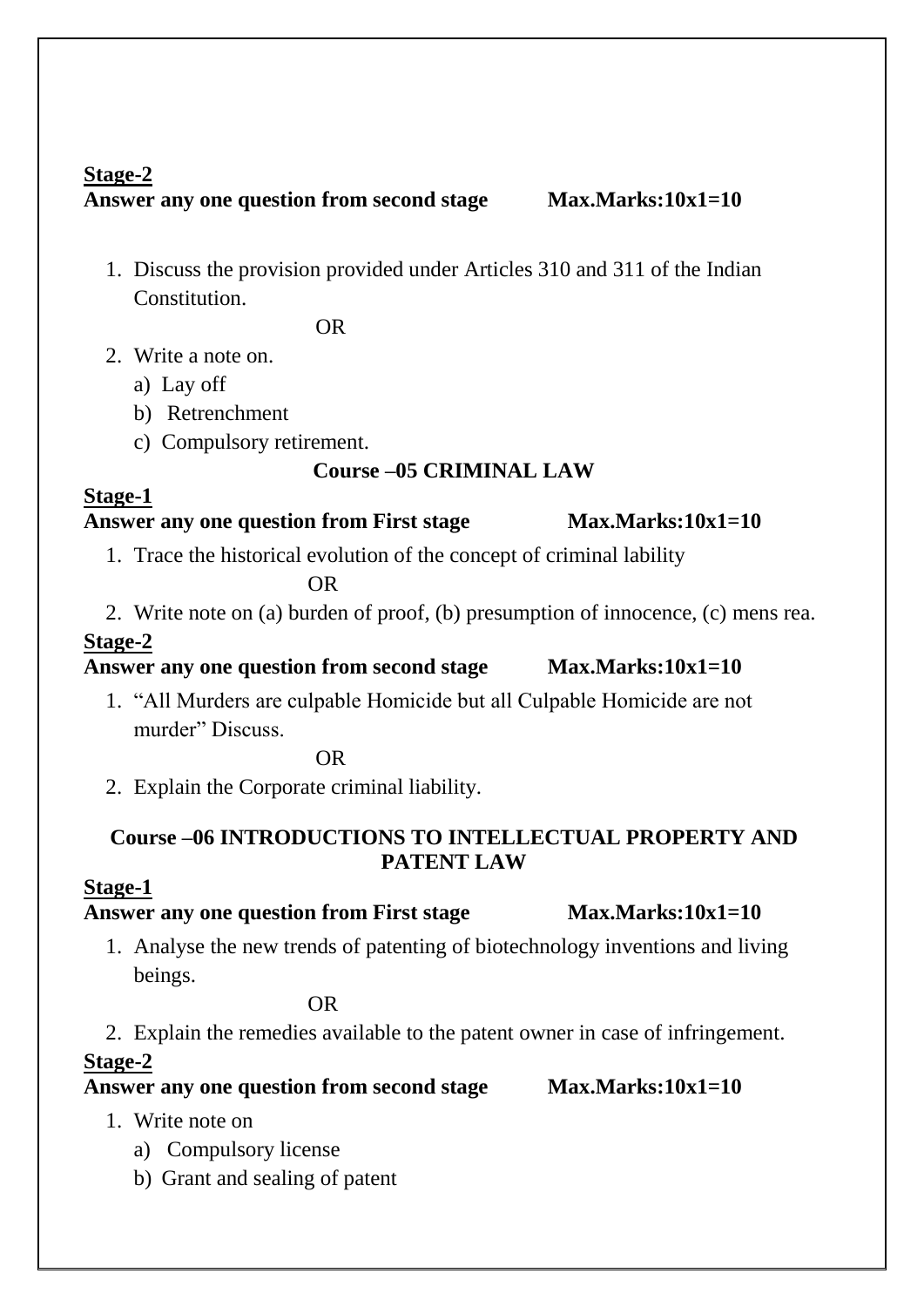c) Specification

OR

2. Discuss the impact of TRIPs on Indian Intellectual Property Law.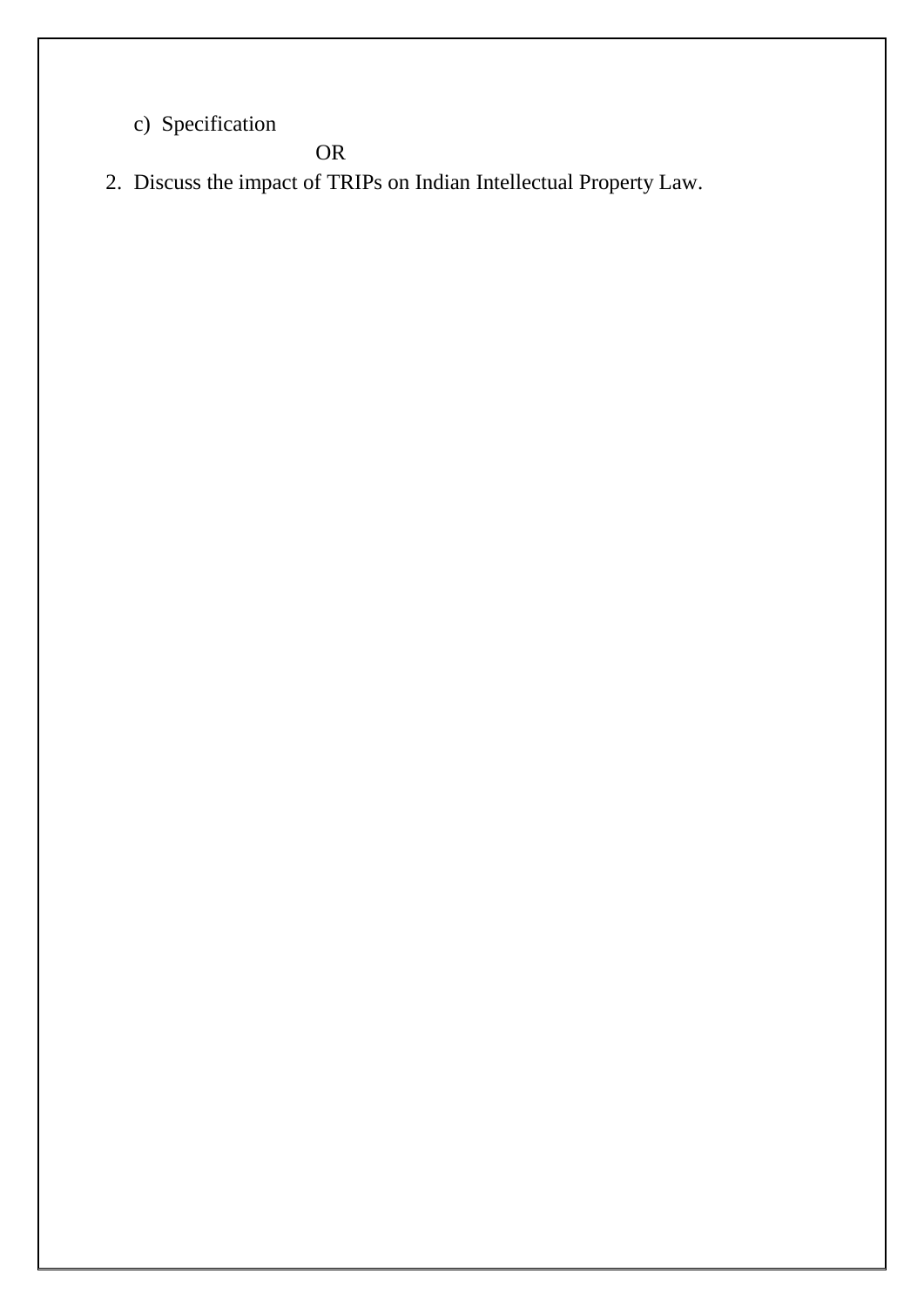# **DEPARTMENT OF STUDIES IN INFORMATION TECHNOLOGY**

# **Post Graduate Certificate in Information Technology (PGCIT)**

# **Assignment Questions**

Note : Answer all questions. Each Question carries 10 marks.

# **PGCIT -11 Programming in C & C++**

- 1. Discuss the different types of looping statements in 'C' with suitable examples.
- 2. Describe the basic concepts of Object Oriented Programming (OOPs).

# **PGCIT -12 Web Technologies**

- 1. Discuss the applications of Firewalls
- 2. Explain looping statements in JavaScript.

# **PGCIT -21 Data Structure and Algorithms**

- 1. Design and develop algorithms to perform Push and Pop operations on Stack.
- 2. Describe inorder, preorder and postorder procedure to traverse a Binary tree.

# **PGCIT -22 Database Management System**

- 1. Discuss different states of Transition.
- 2. Elucidate Database Design process.

# **PGCIT -23 Operating System**

- 1. Give a brief review of different types of Operating System.
- 2. Discuss any two Scheduling Algorithms in detail.

# **PGCIT -15 Programming in C & C++ Lab**

1. Write a C++ program to find the area of a circle, area of rectangle and area of a triangle using function overloading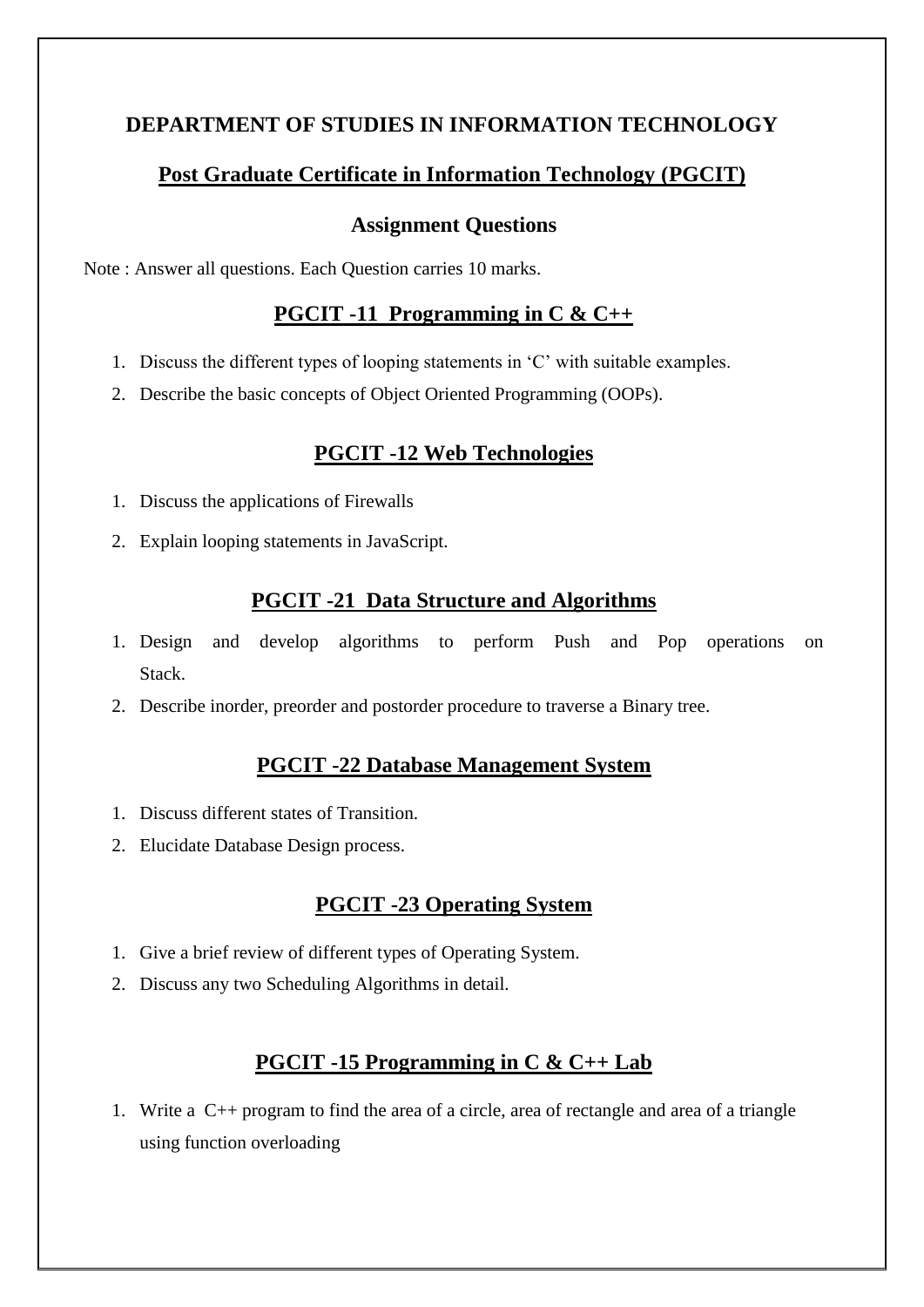### **PGCIT -26 Database Management System Lab**

| Column Name      | Data Type | Size |
|------------------|-----------|------|
| <b>CLIENT NO</b> | Varchar2  | 6    |
| <b>NAME</b>      | Varchar2  | 20   |
| <b>ADDRESS1</b>  | Varchar2  | 30   |
| <b>ADDRESS2</b>  | Varchar2  | 30   |
| <b>CITY</b>      | Varchar2  | 15   |
| <b>PINCODE</b>   | Number    | 8    |
| <b>STATE</b>     | Varchar2  | 15   |
| <b>BAL_DUE</b>   | Number    | 10,2 |

1. Create a table *CLIENT\_MASTER* using SQL command to store

Write the following SQL queries:

- a) Display the structure of the table *CLIENT\_MASTER*.
- b) From the table *CLIENT\_MASTER* create a new table *CLIENT1* that contains only *CLIENT\_NO* and *NAME* with all records of *CLIENT\_MASTER*.
- c) From the table *CLIENT\_MASTER* create a new table *CLIENT2* that has the same structure as *CLIENT\_MASTER* but with no records.
- d) Insert records into table *CLIENT3* from the *CLIENT\_MASTER* table where the *CLIENT\_NO* is 'C01001'.
- e) Delete all the records of the table *CLIENT1*.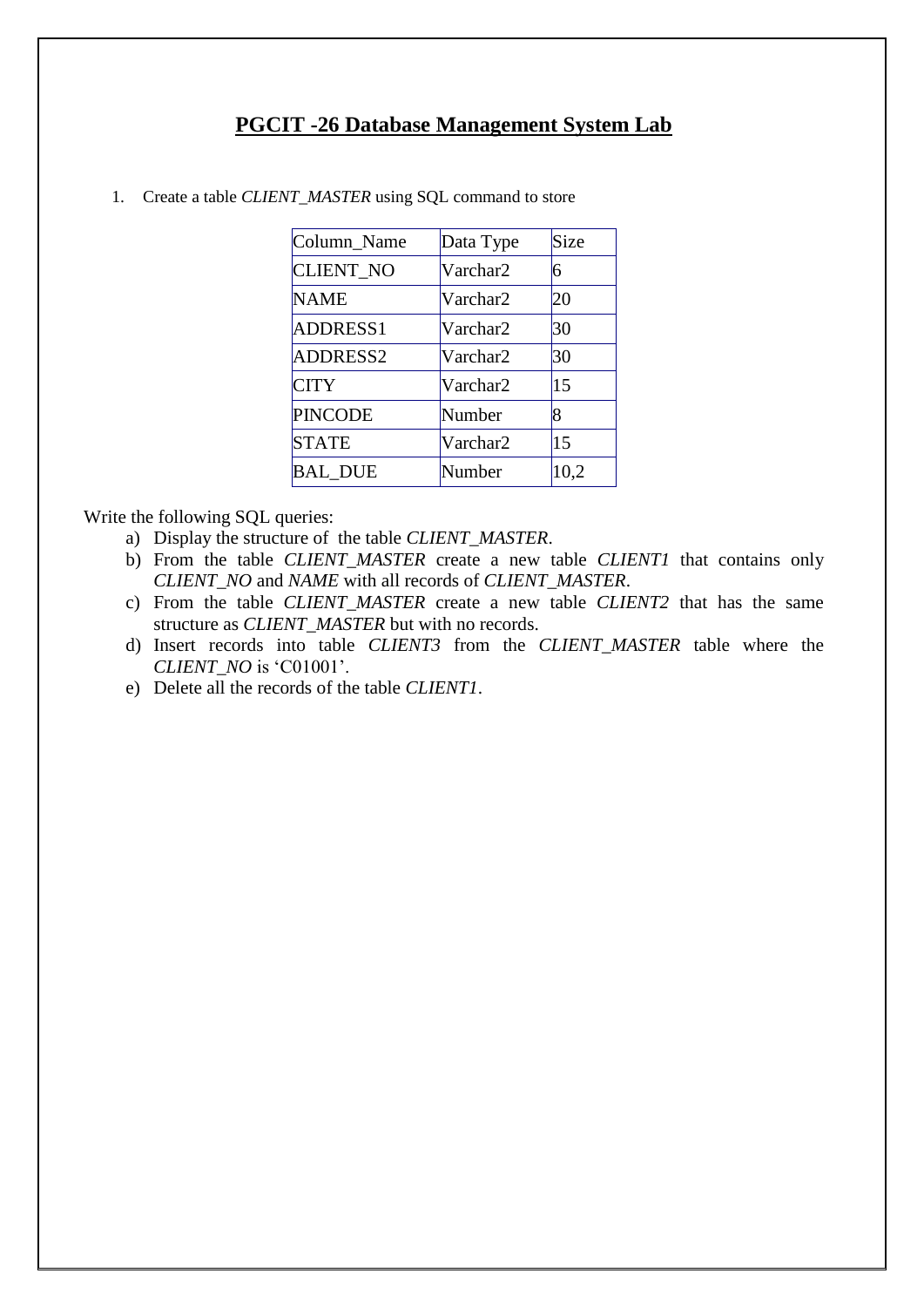# **AMBEDKAR CHAIR Assignment Questions – 2021-22 January Cycle Post Graduate Certificate in Ambedkar Studies (GBCAS) f.©.r¥ÉÆèªÀiÁ qÁ. ©.Dgï.CA¨ÉÃqÀÌgï CzsÀåAiÀÄ£À**

**Course – 1 : Life and Mission of Ambedkar ¥ÀwæPÉ – 1 : CA¨ÉÃqÀÌgï fêÀ£À ªÀÄvÀÄÛ ¸ÁzsÀ£É**

### Answer the following questions Marks:  $10 \times 2 = 20$

 $\frac{2}{3}$ ಳಗಿನ ಪ್ರಶೈಗಳಿಗೆ ಉತ್ತರಿಸಿ.

- 1. Explain the Academic Progress achieved by Dr.B.R.Ambedkar. ಡಾ.ಬಿ.ಆರ್.ಅಂಬೇಡ್ಕರ್ ಸಾಧಿಸಿದ ಶೈಕ್ಷಣಿಕ ಪ್ರಗತಿಯನ್ನು ವಿವರಿಸಿ.
- 2. Examine the role of Ambedkar in Round Table Conferences as the Champion of Depressed Class.

ನಿಮ್ಸ ವರ್ಗದ ಹರಿಕಾರರಾಗಿ ಅಂಬೇಡ್ಕರ್ ರವರು ದುಂಡು ಮೇಜಿನ ಪರಿಷತ್ತುಗಳಲ್ಲಿ ವಹಿಸಿದ ಪಾತ್ರವನ್ನು ಪರೀಕ್ಷಿಸಿ.

| $Course-2$         | <b>Thoughts of Ambedkar</b> |
|--------------------|-----------------------------|
| ಪತ್ರಿಕೆ <i>–</i> 2 | ಅಂಬೇಡ್ತರ್ ಅವರ ಚಿಂತನೆಗಳು     |

Answer the following questions Marks:  $10 \times 2 = 20$  $\mathfrak k$ ಳಗಿನ ಪ್ರಶೈಗಳಿಗೆ ಉತ್ತರಿಸಿ.

- 1. Elucidate the Constitutional Provisions for the Welfare of Religious Minorities. ಧಾರ್ಮಿಕ ಅಲ್ಪಸಂಖ್ಯಾತರ ಕಲ್ಯಾಣಕ್ಕಾಗಿ ಲಭ್ಯವಿರುವ ಸಂವಿಧಾನಾತ್ಮಕ ವಿಧಿ ವಿಭಾಗಗಳನ್ನು ವಿಶದಪಡಿಸಿ.
- 2. Discuss the attitude of Ambedkar towards Partition of India. ಭಾರತದ ವಿಭಜನೆ ಸಂಬಂಧಿಸಿದಂತೆ ಅಂಬೇಡ್ಕರ್ರವರ ಧೋರಣೆಯನ್ನು ಚರ್ಚಿಸಿ.

| Course $-3$ : | <b>Ambedkar and Social Movements</b> |
|---------------|--------------------------------------|
| ಪತ್ರಿಕೆ $-3$  | ಸಾಮಾಜಿಕ ಚಳುವಳಿ ಮತ್ತು ಅಂಬೇಡ್ತರ್       |

# Answer the following questions Marks:  $10 \times 2 = 20$  $\frac{2}{3}$ ಳಗಿನ ಪ್ರಶೈಗಳಿಗೆ ಉತ್ತರಿಸಿ.

1. Do you agree that religious conversion is also a form of social movement ? Discuss.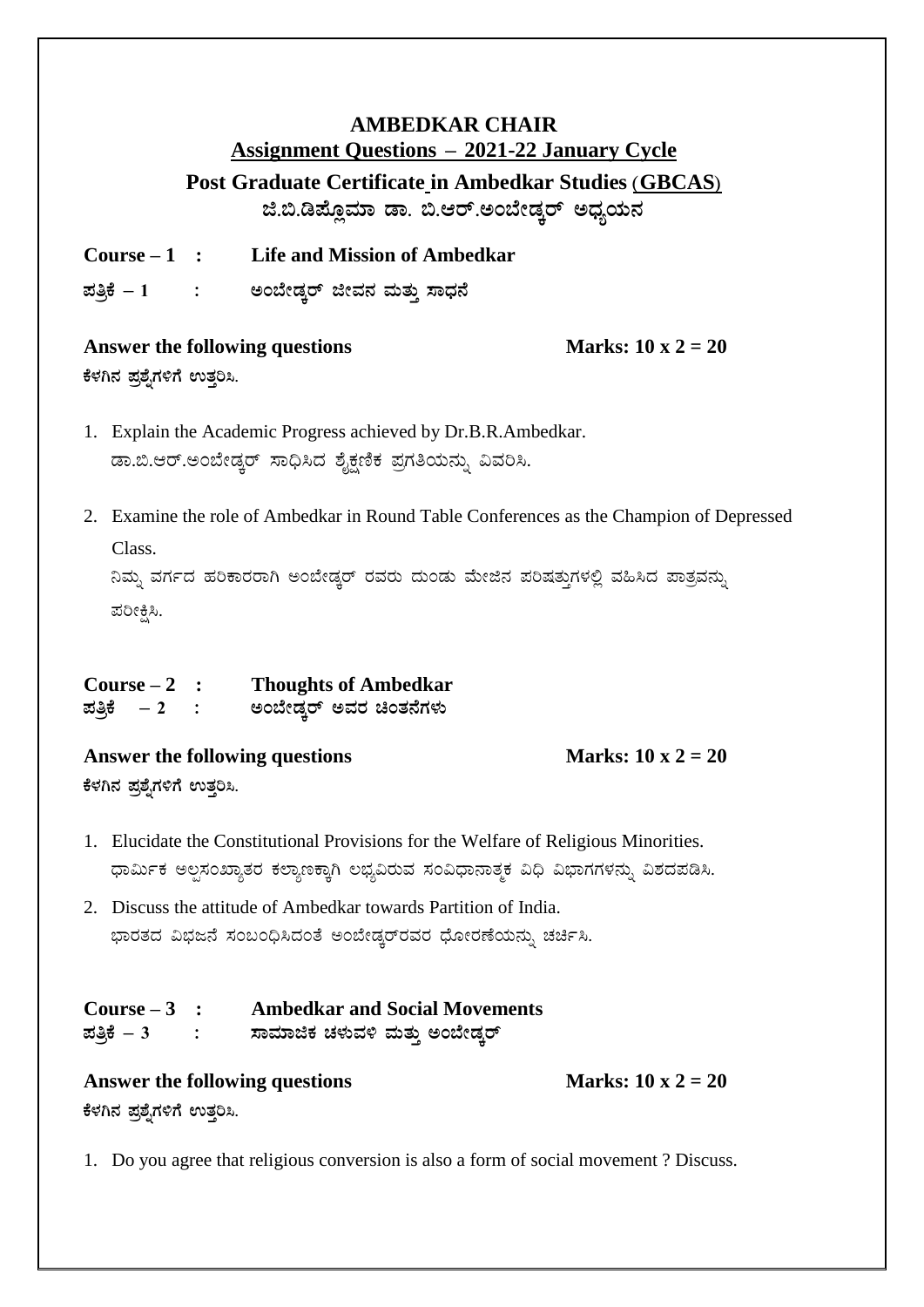ಧಾರ್ಮಿಕ ಮತಂತಾರವು ಒಂದು ರೀತಿಯ ಸಾಮಾಜಿಕ ಚಳುವಳಿ ಎನ್ನುವುದನ್ನು ನೀವು ಒಪ್ಪುವಿರಾ? ಚರ್ಚಿಸಿ.

2. Explain the origion, growth and importance of Dalith Movement in India. ಭಾರತದಲ್ಲಿ ದಲಿತ ಚಳುವಳಿಯ ಉಗಮ, ಬೆಳವಣಿಗೆ ಮತ್ತು ಮಹತ್ವವನ್ನು ವಿವರಿಸಿ.

**Course – 4 : Ambedkar and The Indian Constitution ¥ÀwæPÉ – 4 : CA¨ÉÃqÀÌgï ªÀÄvÀÄÛ ¨sÁgÀvÀ ¸ÀA«zsÁ£À**

### Answer the following questions Marks:  $10 \times 2 = 20$

 $\mathbf{F}$ ಳಗಿನ ಪ್ರಶೈಗಳಿಗೆ ಉತ್ತರಿಸಿ.

- 1. Dr.B.R.Ambedkar is the "Chief Architect of Indian Constitution" Discuss. ಡಾ.ಬಿ.ಆರ್.ಅಂಬೇಡ್ಕರ್ರವರು "ಭಾರತದ ಸಂವಿಧಾನ ಶಿಲ್ಪಿ" ಚರ್ಚಿಸಿ.
- 2. Explain the Centre-State relationship in India ಭಾರತದಲ್ಲಿ ಕೇಂದ್ರ–ರಾಜ್ಯಗಳ ಸಂಬಂಧಗಳನ್ನು ವಿವರಿಸಿ.

**Course – 5 : Ambedkar and Contemporary Thinkers**  $\vec{a}$ ಪತ್ರಿಕೆ – 5 : ಅಂಬೇಡ್ಕರ್ ಮತ್ತು ಸಮಕಾಲೀನ ಚಿಂತಕರು

# Answer the following questions Marks:  $10 \times 2 = 20$  $\frac{2}{3}$ ಳಗಿನ ಪ್ರಶೈಗಳಿಗೆ ಉತ್ತರಿಸಿ.

- 1. "Cast is not a wall, it is a mindset. With the support of this statement discuss the views of Ambedkar on castism in India. 'ಜಾತಿ' ಎನ್ನುವುದು ಒಂದು ಗೋಡೆಯಲ್ಲ; ಅದು ಒಂದು ಮನಸ್ಥಿತಿ. ಈ ಹೇಳಿಕೆ ಆಧರಿಸಿ ಭಾರತದಲ್ಲಿ ಜಾತಿ ಪದ್ಧತಿಯ ಬಗ್ಗೆ ಅಂಬೇಡ್ಕರ್ರವರ ದೃಷ್ಟಿಕೋನಗಳನ್ನು ಚರ್ಚಿಸಿ.
- 2. Compare and contrast the views of Ambedkar and Nehru on State Socialism. ರಾಜ್ಯ ಸಮಾಜವಾದದ ಕುರಿತಂತೆ ಅಂಬೇಡ್ಕರ್ ಮತ್ತು ನೆಹರೂ ಚಿಂತನೆಗಳಲ್ಲಿರುವ ಹೋಲಿಕೆ ಮತ್ತು ವ್ಯತ್ಯಾಸಗಳನ್ನು ಗುರುತಿಸಿ.

**\*\*\*\*\*\***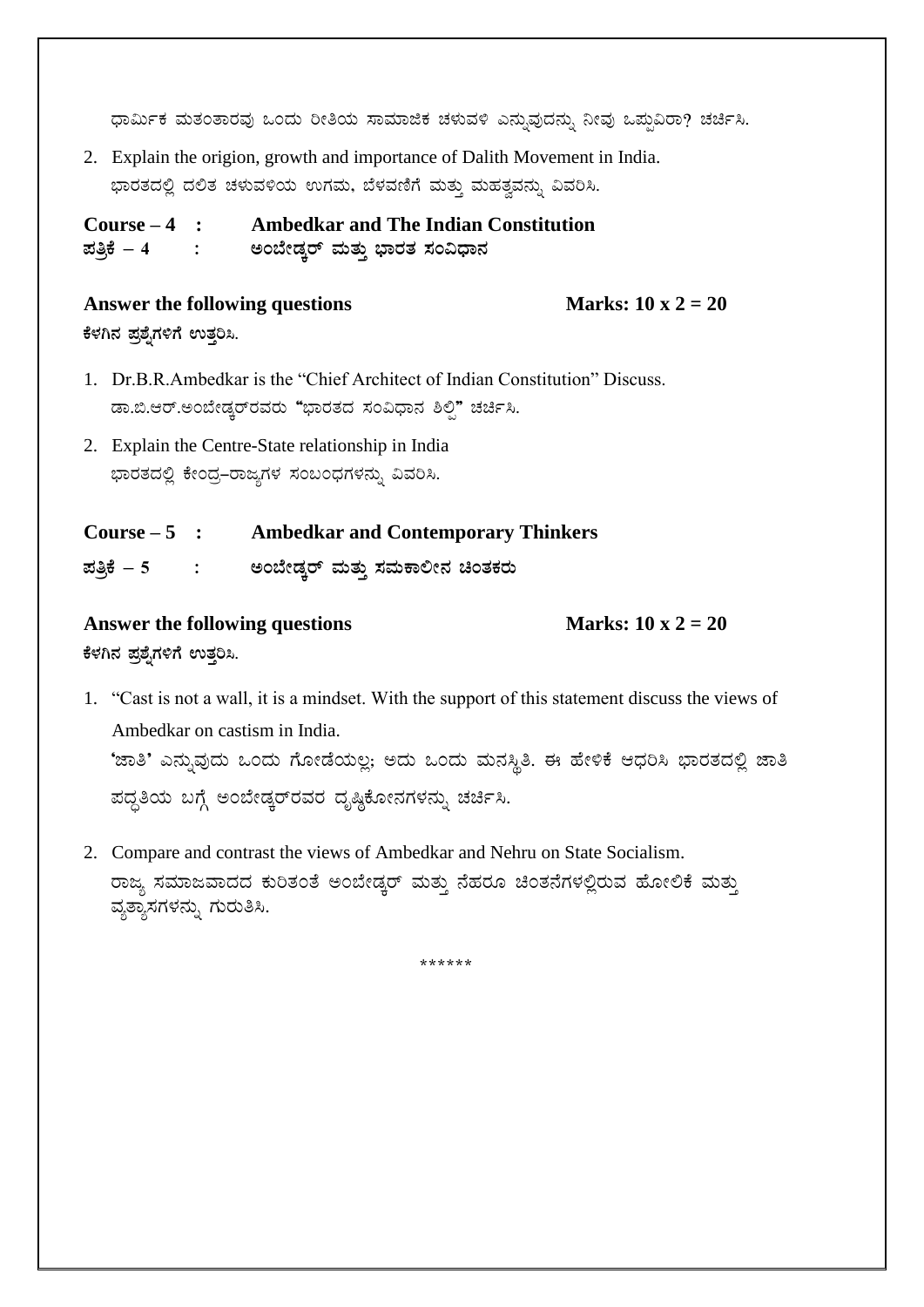### **DEPARTMENT OF COMPUTER SCIENCE**

# **Post-Graduation Certificate in Computer Application (PGCCA) ASSIGNMENT QUESTIONS**

### **Instructions:**

### **NOTE: You are required to read the following instructions carefully before you answer.**

- 1. Write the *Roll Number, Name and Title of the course* at the beginning of your answer of each subject.
- 2. You should answer *All questions* under each paper.
- 3. You should write the assignment @ 100 page Note book and submit.
- 4. Assignments without **Roll No. and Name** will be rejected.
- 5. put all the assignments in a cover and send it to the address given below.
- 7. Assignment cover should be superscribed by **"Assignment for PGCCA" and write your roll number.**
- 8. Your assignment should reach to:

 **Smt. Suneetha Chairperson & Assistant professor DOS in Computer Science Karnataka State Open University, Mukthagangothri, Mysore-570006**

9. Assignment sent to any other address of the University will not be considered for evaluation. 10. The students are **ADVICED TO KEEP A COPY OF THE ASSIGNMENTS** with them and submit it in case the University demands the same.

# **DEPARTMENT OF STUDIES IN COMPUTER SCIENCE Post Graduate Certificate in Computer Application (PGCCA)** ASSIGNMENT QUESTIONS

Answer all questions from each course. For Theory assignment, each question carries 10 marks. For Practical assignment, each question carries 5 marks.

### **Fundamentals of Computers and Information Technology (PGCCA-11)**

- 1. Explain the steps to convert binary to hexa decimal and octal.
- 2. Write a note on secondary storage devices.

### **Introduction to C (PGCCA-12)**

- 1. Distinguish between do while and while loop statements with example.
- 2. Briefly explain printf, scanf, gets,puts.

### **Data-communication and Networks –(PGCCA-13)**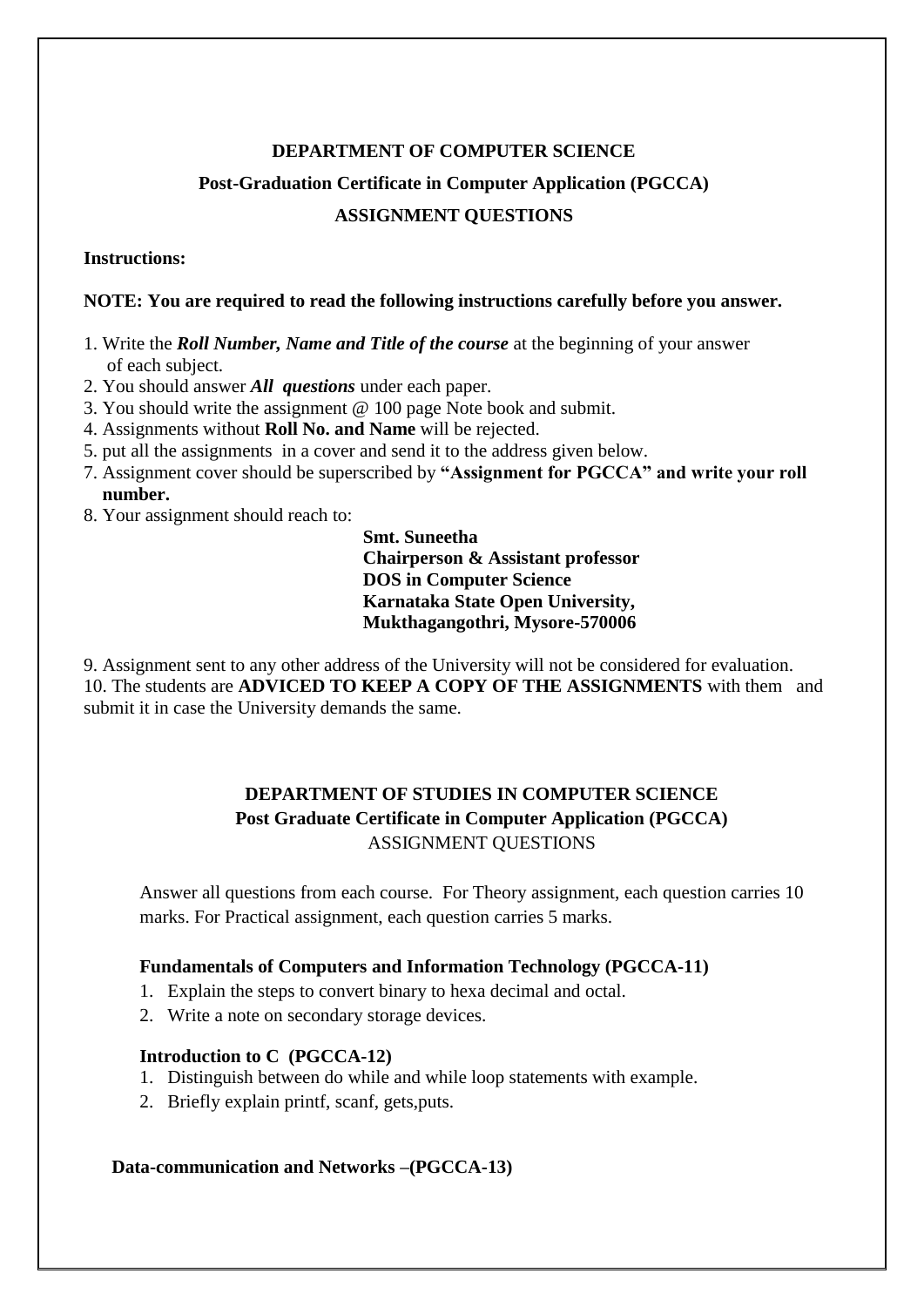- 1. Describe the components of a data communications system.
- 2. Briefly explain guided and unguided media.

### **RDBMS (PGCCA-14)**

- 1. Describe the architecture of DBMS.
- 2. Write a note on any five SQL statements with example.

### **Operating System (PGCCA-15)**

- 1. Explain the functions of operating system.
- 2. Explain process state diagram.

### **C-programming Lab (PGCCA-15)**

- 1. Write C program to perform matrix multiplication.
- 2. Write a Program to convert temperature in degree Celsius to Fahrenheit.

### **RDBMS Lab (PGCCA-16)**

- 1. Write a Database Schema for a customer-sale scenario
- 2. Write a Database Schema for a Student Library scenario

\*\*\*\*\*\*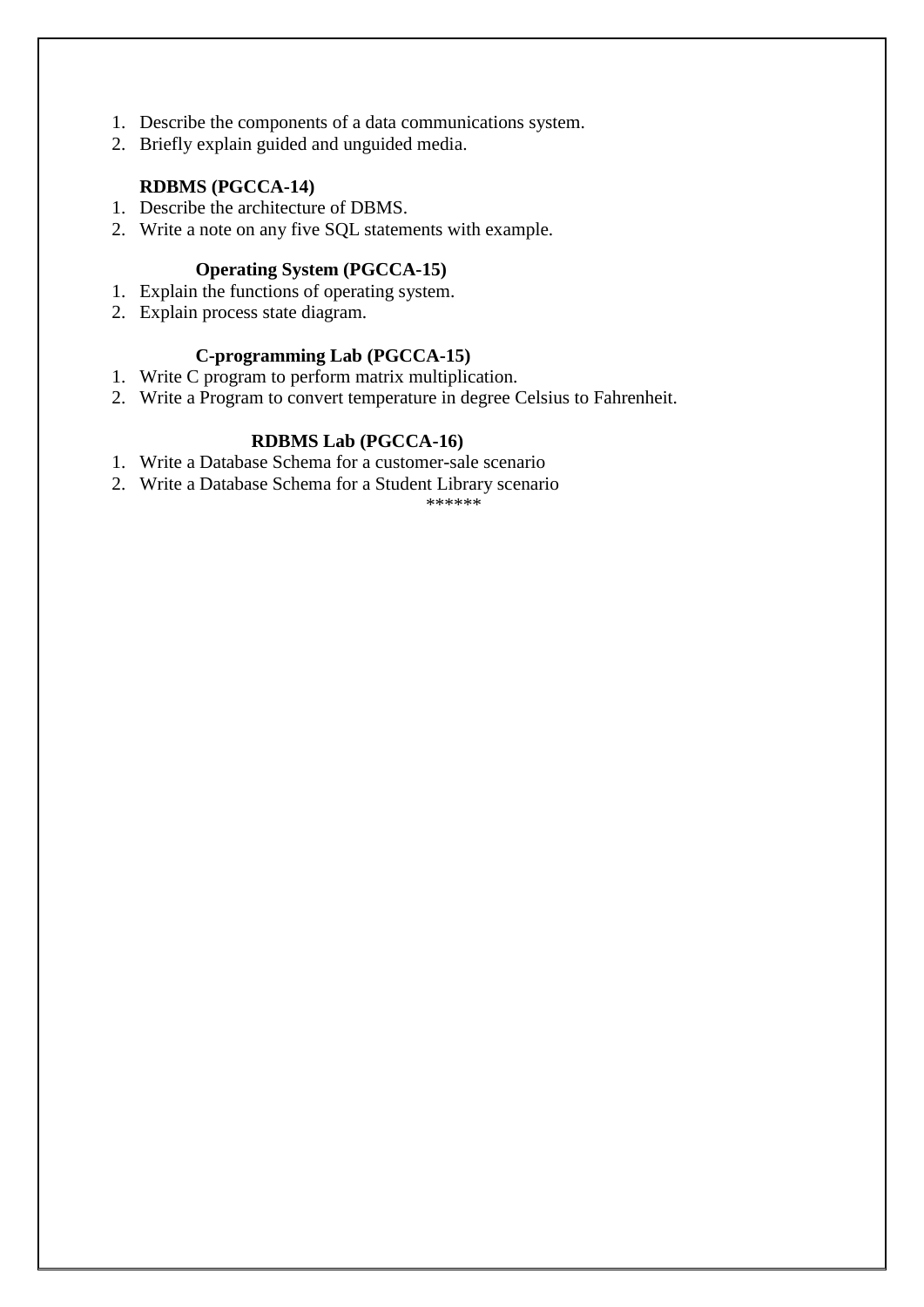<u>ಸ್ನಾತಕೋತ್ತರ ಕುವೆಂಪು ಸಾಹಿತ್ಯ ಸರ್ಟಿಫಿಕೇಟ್ ಕೋರ್ಸ್</u> <u>ಮೊದಲನೆಯ ಮತ್ತು ಎರಡನೆಯ ಹಂತದ ಆಂತರಿಕ ನಿಬಂಧನೆಗಳ ಪ್ರಶ್ನೆಗಳು</u> <u>(2021–22 ಜನವರಿ ಆವೃತ್ತಿಯಲ್ಲಿ ಪ್ರವೇಶಾತಿ ಪಡೆದವರಿಗೆ)</u>

ಮುಕ್ತ ಗಂಗೋತ್ರಿ, ಮೈಸೂರು–೫೭೦೦೦೬

ಕೋರ್ಸ್**-ಪತ್ರಿಕೆ–1 : ಕುವೆಂಪು ಸಾಹಿತ್ಯ : ಸಾಮಾನ್ಯ** ಸ್ವರೂಪ

ಮೊದಲನೆಯ ಹಂತದ <u>ಪ್ರ</u>ಶೈಗಳು

**AiÀiÁªÀÅzÁzÀgÀÆ MAzÀÄ ¥Àæ±ÉßUÉ GvÀÛj¹. 10 X 1=10**

1. ಕುವೆಂಪು ಅವರ ಹುಟ್ಟು, ಬಾಲ್ಯ ಮತ್ತು ವಿದ್ಯಾಭ್ಯಾಸ ಮತ್ತು ವೃತ್ತಿಜೀವನವನ್ನು ಕುರಿತು ಬರೆಯಿರಿ.

2. ಕುವೆಂಪು ಸಾಹಿತ್ಯದಲ್ಲಿ ದೇಶಿಯ ಪ್ರಜ್ಞೆ ವ್ಯಕ್ತವಾಗಿರುವ ರೀತಿಯನ್ನು ಪರಾಮರ್ಶಿಸಿ.

**ಎರಡನೆಯ ಹಂತದ ಪ್ರಶ್ನೆಗಳು** 

**AiÀiÁªÀÅzÁzÀgÀÆ MAzÀÄ ¥Àæ±ÉßUÉ GvÀÛj¹. 10 X 1=10**

- 1. ಕುವೆಂಪು ಕವಿತೆಗಳಲ್ಲಿ ವ್ಯಕ್ತವಾಗುವ ಕನ್ನಡ ಪ್ರಜ್ಞೆಯನ್ನು ಕುರಿತು ವಿವೇಚಿಸಿ.
- 2. ಆಧುನಿಕ ಯುಗಕ್ಕೆ ಕುವೆಂಪು ಸಾಹಿತ್ಯದ ಕೊಡುಗೆಗಳೇನು? ಚರ್ಚಿಸಿ.

ಕೋರ್ಸ್**–ಪತ್ರಿಕೆ–2 : ಆಯ್ದ ಪಠ್ನಗಳು : ಕಾವ್ನಗಳು** 

ಮೊದಲನೆಯ ಹಂತದ ಪ್ರಶೈ**ಗಳು** 

**AiÀiÁªÀÅzÁzÀgÀÆ MAzÀÄ ¥Àæ±ÉßUÉ GvÀÛj¹. 10 X 1=10** 

- 1. 'ಕವಿಕ್ರತು ದರ್ಶನ'ದಲ್ಲಿ ಕಥಾವಸ್ತುವು ವಾಲ್ಮೀಕಿ ರಾಮಾಯಣಕ್ಕಿಂತ ಭಿನ್ನ ನೆಲೆಯಲ್ಲಿ ಹೇಗೆ ಚಿತ್ರಣಗೊಂಡಿದೆ  $?$  ವಿಶ್ವೇಷಿಸಿ.
- 2. ನಾಗಿಯು ದುರಂತಕ್ಕೀಡಾದ ಸನ್ನಿವೇಶದ ತೀವ್ರತೆಯನ್ನು ಕವಿ ಹೇಗೆ ವಿವರಿಸಿದ್ದಾರೆ ? ವಿಶದಪಡಿಸಿ.

**ಎರಡನೆಯ ಹಂತದ ಪ್ರಶೈಗಳು** 

**AiÀiÁªÀÅzÁzÀgÀÆ MAzÀÄ ¥Àæ±ÉßUÉ GvÀÛj¹. 10 X 1=10**

- 1. 'ಪ್ರೇಮ ಕಾಶ್ಮೀರ' ಸಂಕಲನದ ವಸ್ತು ವೈವಿಧ್ಯಗಳನ್ನು ಯಾವ ಯಾವ ಆಯಾಮಗಳಲ್ಲಿ ಗುರುತಿಸಬಹುದಾಗಿದೆ ? ಪರಾಮರ್ಶಿಸಿ.
- 2. 'ದೇವರು ಮತ್ತು ಮೂಜಾರಿ' ಸಂಬಂಧವನ್ನು ಕವಿ ಹೇಗೆ ಗ್ರಹಿಸಿದ್ದಾರೆ ? ವಿವೇಚಿಸಿ.

ಕೋರ್ಸ್-ಪತ್ರಿಕೆ–3 : ಆಯ್ದ ಪಠ್ಯಗಳು : ನಾಟಕಗಳು

 $\overline{\textbf{F}}$ ನಾ೯ಟಕ ರಾಜ್ಯ ಮುಕ್ತ ವಿಶ್ವವಿದ್ಯಾನಿಲಯ ಕುವೆಂಸು ಸಂಶೋಧನಾ ಮತ್ತು **ವಿಸ್ತರಣಾ ಕೇಂದ್ರ** 

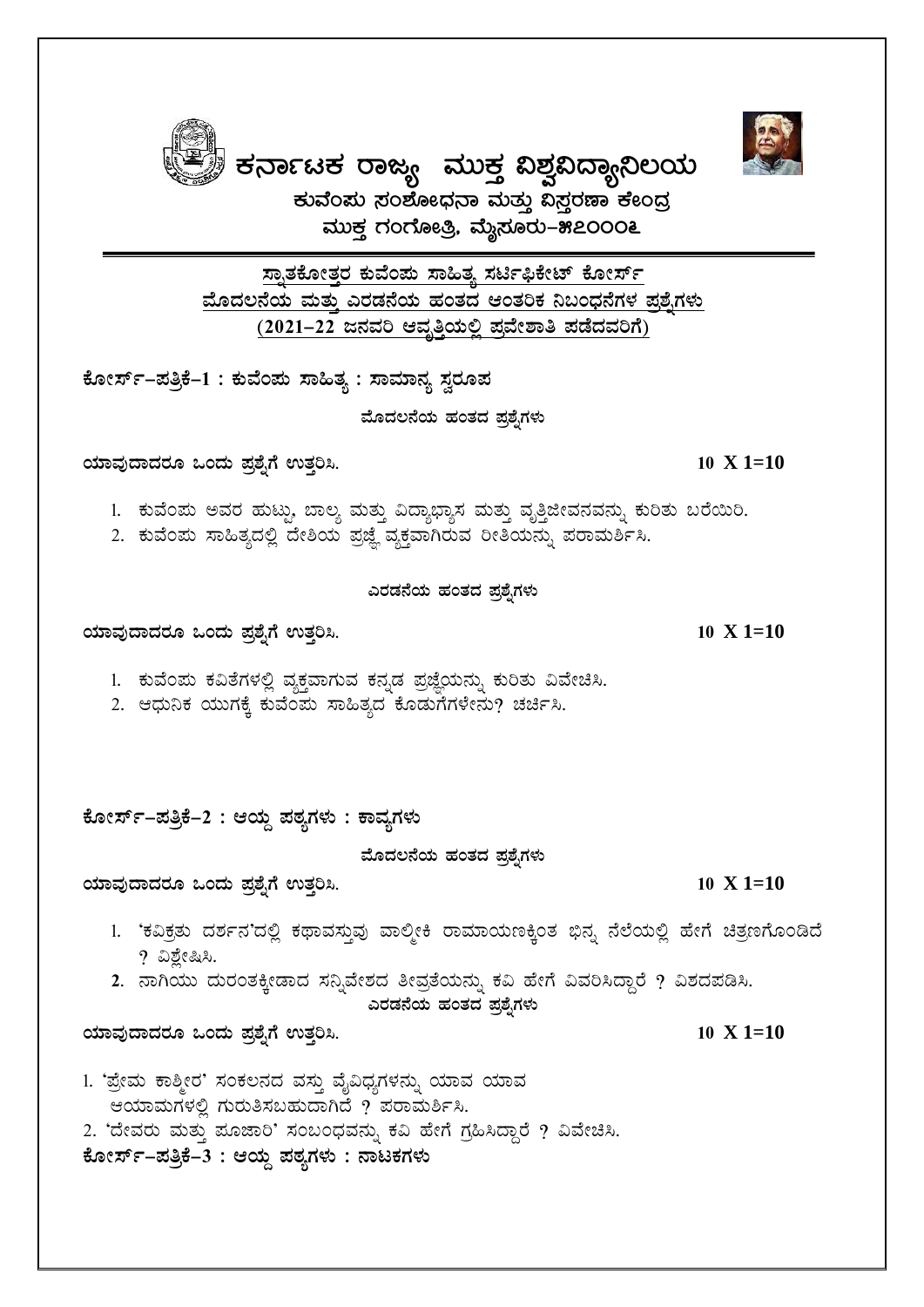ಮೊದಲನೆಯ ಹಂತದ ಪ್ರಶ್ನೆಗಳು **AiÀiÁªÀÅzÁzÀgÀÆ MAzÀÄ ¥Àæ±ÉßUÉ GvÀÛj¹. 10 X 1=10** 1. 'ಜಲಗಾರ' ನಾಟಕದಲ್ಲಿ ಕಾಯಕತತ್ವ ಹೇಗೆ ಮೂಡಿ ಬಂದಿದೆ ? ಚರ್ಚಿಸಿ. 2. 'ಶೃಶಾನ ಕುರುಕ್ಷೇತ್ರಂ' ನಾಟಕದ ವಸ್ತು ಸ್ತರೂಪ ಮತ್ತು ವಿನ್ಯಾಸವನ್ನು ಕುರಿತು ಬರೆಯಿರಿ. ಎರಡನೆಯ ಹಂತದ <u>ಪ್ರ</u>ಶೈಗಳು **AiÀiÁªÀÅzÁzÀgÀÆ MAzÀÄ ¥Àæ±ÉßUÉ GvÀÛj¹. 10 X 1=10** 1. 'ಬೆರಳ್ಗೆ ಕೊರಳ್' ನಾಟಕ ಧ್ವನಿಸುವ ಸಂದೇಶವನ್ನು ನಿರೂಪಿಸಿ. 2. ಮಾನವ ಸ್ವಭಾವದ ವಿವಿಧ ಮುಖಗಳು 'ರಕ್ಲಾಕ್ಷಿ' ನಾಟಕದಲ್ಲಿ ಹೇಗೆ ವ್ಯಕ್ತವಾಗಿವೆ ? ವಿಶ್ಲೇಷಿಸಿ. ಕೋರ್ಸ್–ಪತ್ರಿಕೆ–4 : ಆಯ್ದ ಪಠ್ಯಗಳು : ಕಾದಂಬರಿಗಳು, ಕಥೆಗಳು ಮೊದಲನೆಯ ಹಂತದ <u>ಪ್ರ</u>ಶೈಗಳು **AiÀiÁªÀÅzÁzÀgÀÆ MAzÀÄ ¥Àæ±ÉßUÉ GvÀÛj¹. 10 X 1=10** 1. 'ಕಾನೂರು ಹೆಗ್ಗಡಿತಿ' ಕಾದಂಬರಿಯು ವೈವಿಧ್ಯಮಯ ಪಾತ್ರಗಳನ್ನೊಳಗೊಂಡಿರುವ ಬಗೆಯನ್ನು ವಿವೇಚಿಸಿ. 2. 'ಮಲೆಗಳಲ್ಲಿ ಮದುಮಗಳು' ಒಂದು ಪ್ರಾದೇಶಿಕ ಕಾದಂಬರಿ ಎನ್ನಬಹುದೆ ? ಸ್ಪಷ್ಟಪಡಿಸಿ. **ಎರಡನೆಯ ಹಂತದ ಪ್ರಶೈಗಳು AiÀiÁªÀÅzÁzÀgÀÆ MAzÀÄ ¥Àæ±ÉßUÉ GvÀÛj¹. 10 X 1=10** 1. ರೈತನ ಸಂಕಷ್ಷವು 'ಧನ್ವಂತರಿ ಚಿಕಿತ್ತೆ' ಕಥೆಯಲ್ಲಿ ಹೇಗೆ ನಿರೂಪಿತವಾಗಿದೆ ? ವಿಶದಪಡಿಸಿ. 2. ಯಾರೂ ಅರಿಯದ ವೀರ ಲಿಂಗನ ವ್ಯಕ್ತಿತ್ರದೊಳಗೆ ಅಡಗಿರುವ ಮಾನವೀಯತೆಯನ್ನು ವಿಶ್ಲೇಷಿಸಿ. ಕೋರ್ಸ್–ಪತ್ರಿಕೆ–5 : ಕಾವ್ಯ ಮೀಮಾಂಸೆ, ಸಾಹಿತ್ಯ ವಿಮರ್ಶೆ ಮತ್ತು ವೈಚಾರಿಕ ಬರೆಹ ಮೊದಲನೆಯ ಹಂತದ ಪ್ರಶೈ**ಗಳು AiÀiÁªÀÅzÁzÀgÀÆ MAzÀÄ ¥Àæ±ÉßUÉ GvÀÛj¹. 10 X 1=10** 1. ಕುವೆಂಪು ಚಿತ್ರಿಸಿರುವ ಅಚ್ಚೋದ ಸರೋವರದ ವರ್ಣನೆಯನ್ನು ವಿವರಿಸಿ. 2. ಕುಮಾರವ್ಯಾಸ ಮಹಾಕವಿಯ ರೂಪಕಗಳನ್ನು ಸೋದಾಹರಣವಾಗಿ ವಿವರಿಸಿ. **ಎರಡನೆಯ ಹಂತದ ಪ್ರಶ್ನೆಗಳು AiÀiÁªÀÅzÁzÀgÀÆ MAzÀÄ ¥Àæ±ÉßUÉ GvÀÛj¹. 10 X 1=10** 1. ಕುವೆಂಪು ಅವರು ಹರಿಶ್ಚಂದ್ರ ಕಾವ್ಯವನ್ನು ಮೆಚ್ಚಿಕೊಂಡಿರುವುದಕ್ಕೆ ಕಾರಣಗಳೇನು ? ಚರ್ಚಿಸಿ. 2. ಕುವೆಂಪು ಅವರ ವೈಚಾರಿಕ ಕ್ರಾಂತಿಯ ಪ್ರಮುಖ ಅಂಶಗಳೇನು ? ವಿಶ್ಲೇಷಿಸಿ. **PÉÆÃ¸ïð-¥ÀwæPÉ-6 : ¥Àæ§AzsÀ ªÀÄvÀÄÛ ªÀiËTPÀ ¥ÀjÃPÉë (PÀĪÉA¥ÀÄ ¸Á»vÀå PÀÄjvÀÄ) 1 X 100=100 AiÀiÁªÀÅzÁzÀgÀÆ MAzÀÄ «µÀAiÀĪÀ£ÀÄß PÀÄjvÀÄ ¥Àæ§AzsÀ (Dissertation) C£ÀÄß ¹zÀÞ¥Àr¹. 1 X 50=50**  1. ಕುವೆಂಮ ಜನ್ನಸ್ಥಳ ಕುಪ್ಪಳಿಯ ಪರಿಸರ 2. ಕುವೆಂಪು ಸಾಹಿತ್ಯದ ಬಗ್ಗೆ ಇದುವರೆಗೆ ನಡೆದಿರುವ ಅಧ್ಯಯನಗಳು **ªÀiËTPÀ ¥ÀjÃPÉë - 25 QgÀÄ¥ÀjÃPÉë - 25**

\*\*\*\*\*